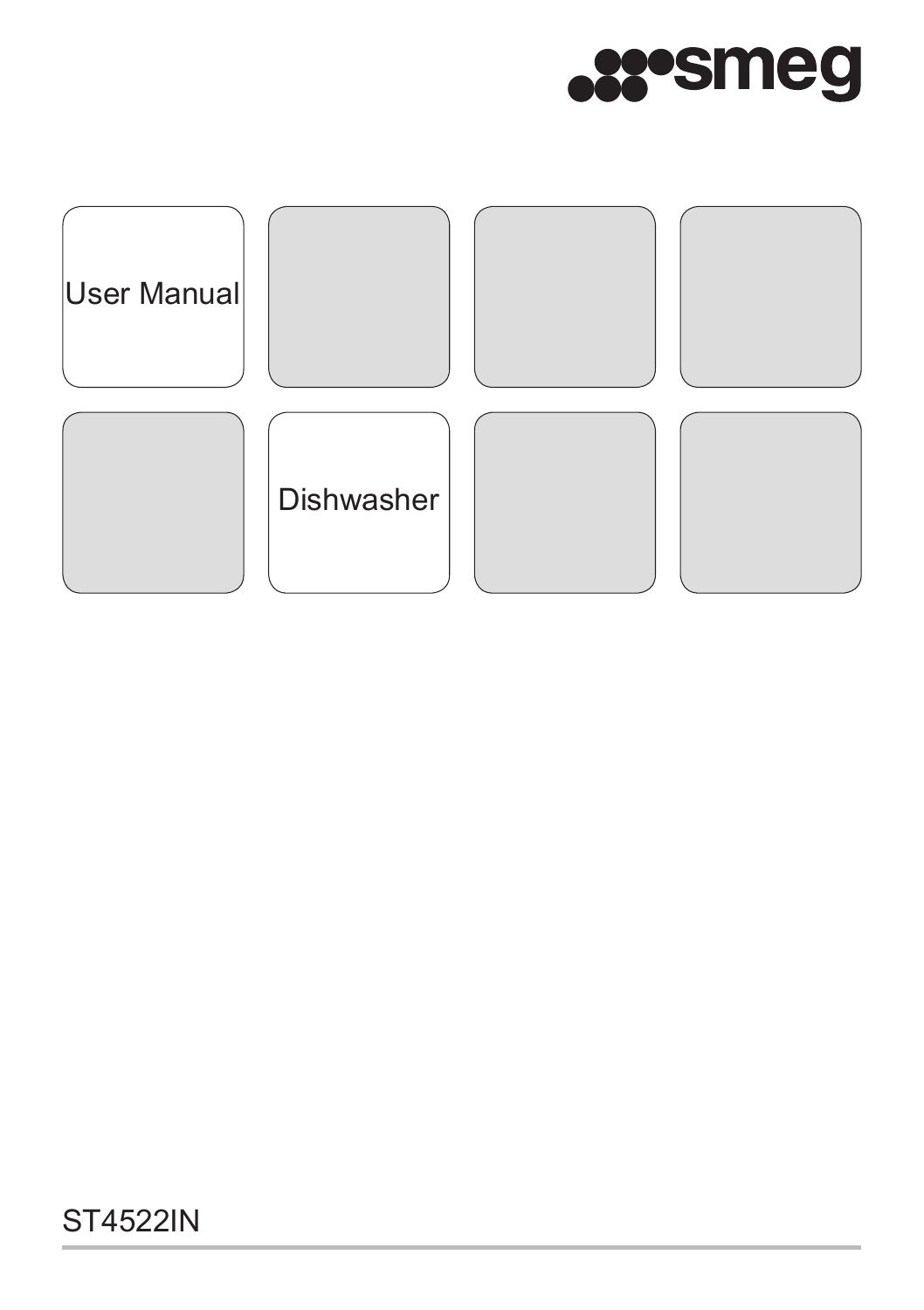# **CONTENTS**

- Safety information 2 [Safety instructions](#page-3-0) [4](#page-3-0)
- [Product description](#page-5-0) [6](#page-5-0)
- 
- [Control panel](#page-5-0) [6](#page-5-0)<br>Programme selection 6 7 [Programme selection](#page-6-0)
- [Programmes overview](#page-7-0) [8](#page-7-0)
- [Basic settings](#page-8-0) [9](#page-8-0) [Before first use](#page-12-0) [13](#page-12-0) [Daily use](#page-13-0) [14](#page-13-0) [Hints and tips](#page-15-0) [16](#page-15-0) [Care and cleaning](#page-17-0) [18](#page-17-0)<br>Troubleshooting 19 (21) **[Troubleshooting](#page-20-0)** [Technical information](#page-24-0) [25](#page-24-0)

# CUSTOMER CARE AND SERVICE

Always use original spare parts.

When contacting our Authorised Service Centre, ensure that you have the following data available: Model, Serial Number.

The information can be found on the rating plate.

- $\triangle$  Warning / Caution-Safety information
- General information and tips
- Environmental information

# VISIT OUR WEBSITE TO:



Get usage advice, brochures, trouble shooter, service and repair information: **www.smeg.com/services/customer-service**

Subject to change without notice.

# A SAFFTY INFORMATION

Before the installation and use of the appliance, carefully read the supplied instructions. The manufacturer is not responsible for any injuries or damage that are the result of incorrect installation or usage. Always keep the instructions in a safe and accessible location for future reference.

# **Children and vulnerable people safety**

• This appliance can be used by children aged from 8 years and above and persons with reduced physical, sensory or mental capabilities or lack of experience and knowledge if they have been given supervision or instruction concerning the use of the appliance in a safe way and understand the hazards involved.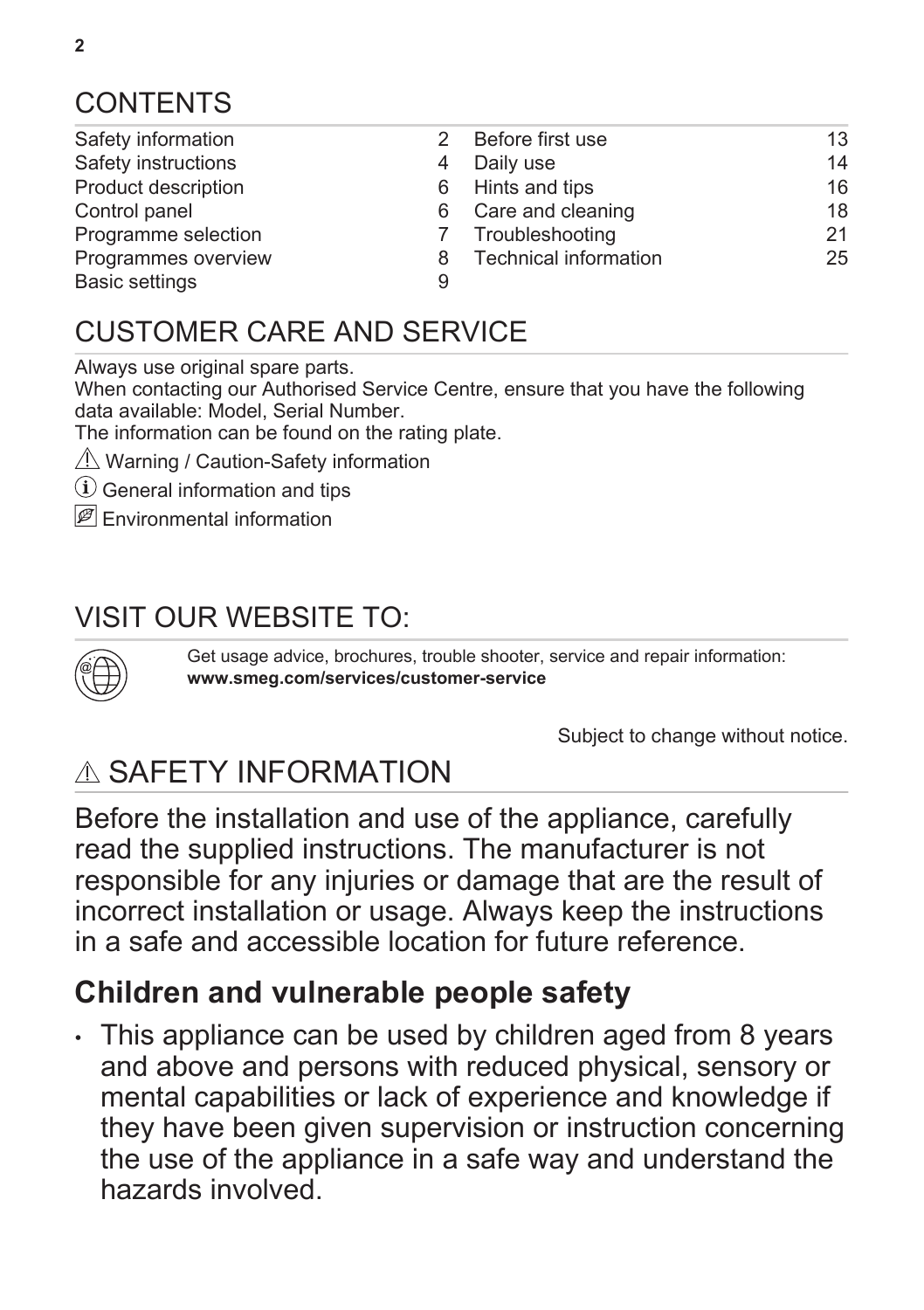- Children between 3 and 8 years of age and persons with very extensive and complex disabilities shall be kept away from the appliance unless continuously supervised.
- Children of less than 3 years of age should be kept away from the appliance unless continuously supervised.
- Do not let children play with the appliance.
- Keep detergents away from children.
- Keep children and pets away from the appliance when the door is open.
- Children shall not carry out cleaning and user maintenance of the appliance without supervision.

# **General Safety**

- This appliance is intended to be used in household and similar applications such as:
	- farm houses; staff kitchen areas in shops, offices and other working environments;
	- by clients in hotels, motels, bed & breakfast and other residential type environments.
- Do not change the specification of this appliance.
- The operating water pressure (minimum and maximum) must be between 0.5 (0.05) / 8 (0.8) bar (MPa)
- Follow the maximum number of 9 place settings.
- If the supply cord is damaged, it must be replaced by the manufacturer, its Authorised Service Centre or similarly qualified persons in order to avoid a hazard.
- WARNING: Knives and other utensils with sharp points must be loaded in the basket with their points down or placed in a horizontal position.
- Do not leave the appliance with the open door unattended to avoid stepping accidentally onto it.
- Before any maintenance operation, deactivate the appliance and disconnect the mains plug from the socket.
- Do not use high pressure water sprays and/or steam to clean the appliance.
- If the appliance has ventilation openings in the base, they must not be covered e.g. by a carpet.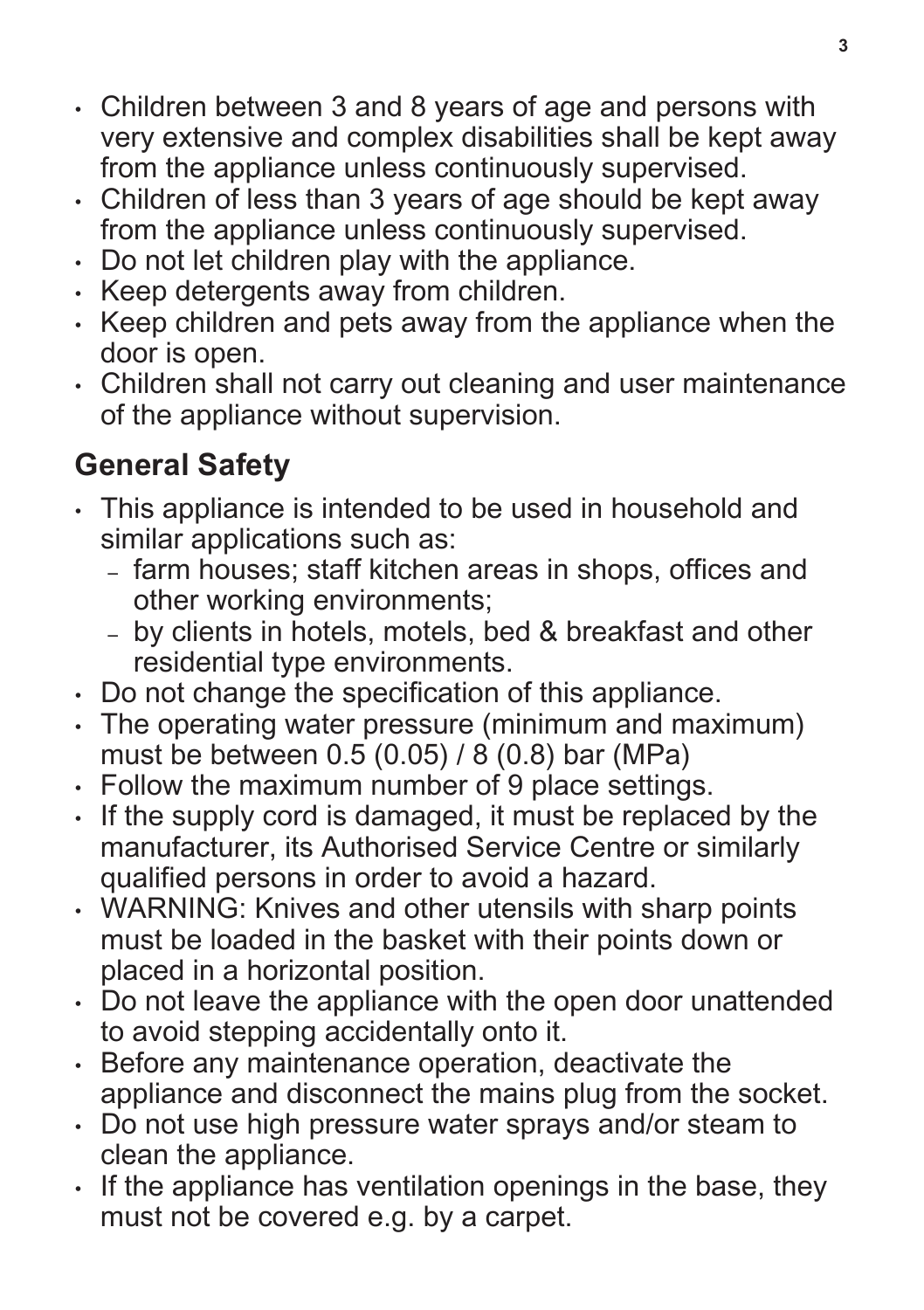<span id="page-3-0"></span>• The appliance is to be connected to the water mains using the new supplied hose-sets. Old hose sets must not be reused.

# SAFETY INSTRUCTIONS

### **Installation**



**WARNING!** Only a qualified person must install this appliance.

- Remove all the packaging.
- Do not install or use a damaged appliance.
- Do not use the appliance before installing it in the built-in structure due to safety manner.
- Follow the installation instructions supplied with the appliance.
- Always take care when moving the appliance as it is heavy. Always use safety gloves and enclosed footwear.
- Do not install or use the appliance where the temperature is less than  $0 \degree C$ .
- Install the appliance in a safe and suitable place that meets installation requirements.

## **Electrical connection**



**WARNING!** Risk of fire and electric shock.

- The appliance must be earthed.
- Make sure that the parameters on the rating plate are compatible with the electrical ratings of the mains power supply.
- Always use a correctly installed shockproof socket.
- Do not use multi-plug adapters and extension cables.
- Make sure not to cause damage to the mains plug and to the mains cable. Should the mains cable need to be replaced, this must be carried out by our Authorised Service Centre.
- Connect the mains plug to the mains socket only at the end of the installation. Make sure that there is

access to the mains plug after the installation.

- Do not pull the mains cable to disconnect the appliance. Always pull the mains plug.
- This appliance is fitted with a 13 A mains plug. If it is necessary to change the mains plug fuse, use only a 13 A ASTA (BS 1362) fuse (UK and Ireland only).

### **Water connection**

- Do not cause damage to the water hoses.
- Before connection to new pipes, pipes not used for a long time, where repair work has been carried out or new devices fitted (water meters, etc.), let the water flow until it is clean and clear.
- Ensure that there are no visible water leaks during and after the first use of the appliance.
- The water inlet hose has a safety valve and a sheath with an inner mains cable.





**WARNING!** Dangerous voltage.

If the water inlet hose is damaged, immediately close the water tap and disconnect the mains plug from the mains socket. Contact the Authorised Service Centre to replace the water inlet hose.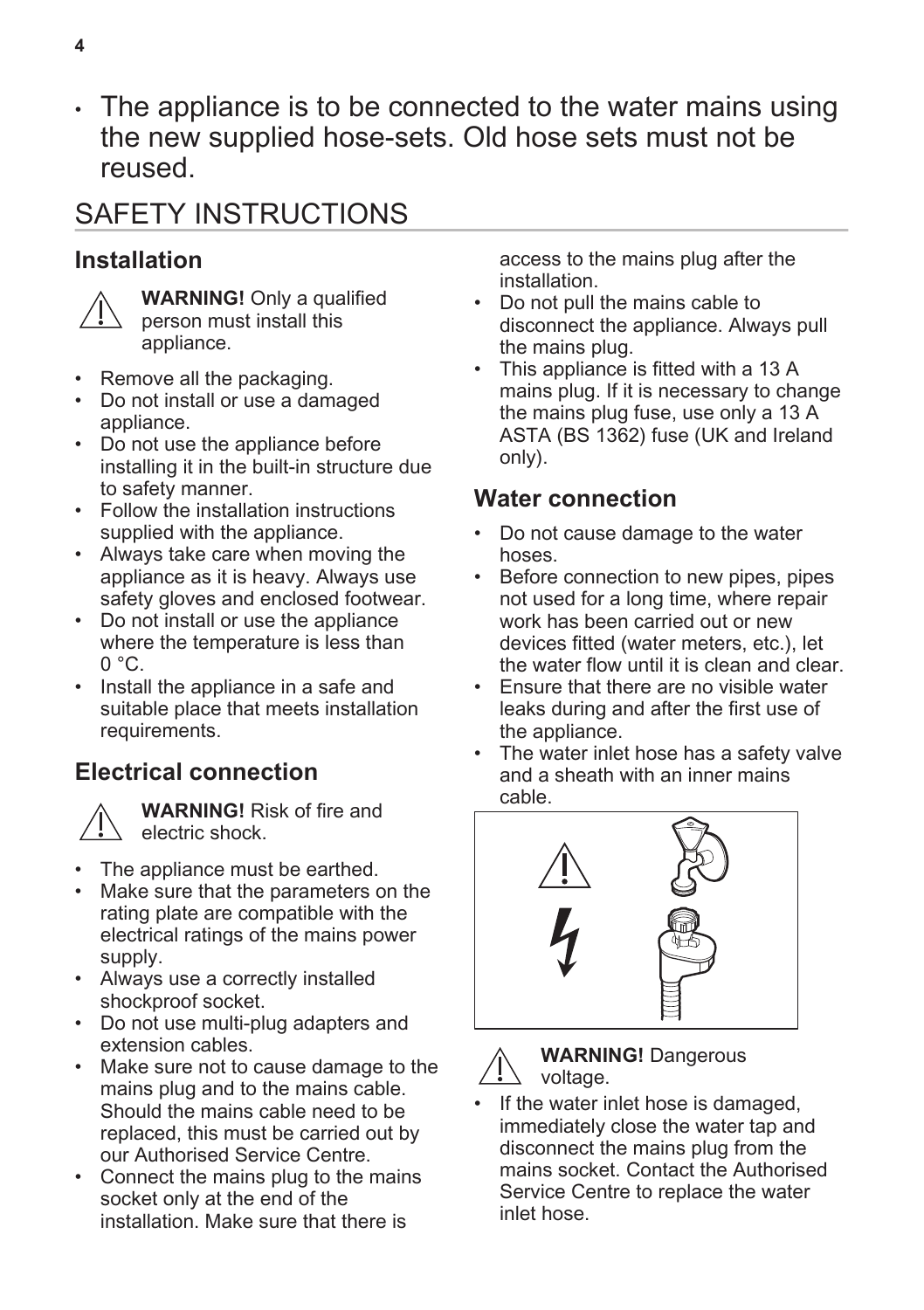### **Use**

- Do not put flammable products or items that are wet with flammable products in, near or on the appliance.
- Dishwasher detergents are dangerous. Follow the safety instructions on the detergent packaging.
- Do not drink and play with the water in the appliance.
- Do not remove the dishes from the appliance until the programme is complete. Some detergent may remain on the dishes.
- Do not store items or apply pressure on the open door of the appliance.
- The appliance can release hot steam if you open the door while a programme operates.

#### **Internal lighting**



**WARNING!** Risk of injury.

- Concerning the lamp(s) inside this product and spare part lamps sold separately: These lamps are intended to withstand extreme physical conditions in household appliances, such as temperature, vibration, humidity, or are intended to signal information about the operational status of the appliance. They are not intended to be used in other applications and are not suitable for household room illumination.
- To replace the internal lighting, contact the Authorised Service Centre.

#### **Service**

• To repair the appliance contact the Authorised Service Centre. Use original spare parts only.

- Please note that self-repair or nonprofessional repair can have safety consequences and might void the guarantee.
- The following spare parts will be available for 7 years after the model has been discontinued: motor, circulation and drain pump, heaters and heating elements, including heat pumps, piping and related equipment including hoses, valves, filters and aquastops, structural and interior parts related to door assemblies, printed circuit boards, electronic displays, pressure switches, thermostats and sensors, software and firmware including reset software. Please note that some of these spare parts are only available to professional repairers, and that not all spare parts are relevant for all models.
- The following spare parts will be available for 10 years after the model has been discontinued: door hinge and seals, other seals, spray arms, drain filters, interior racks and plastic peripherals such as baskets and lids.

#### **Disposal**



**WARNING!** Risk of injury or suffocation.

- Disconnect the appliance from the mains supply.
- Cut off the mains cable and discard it.
- Remove the door catch to prevent children and pets to get closed in the appliance.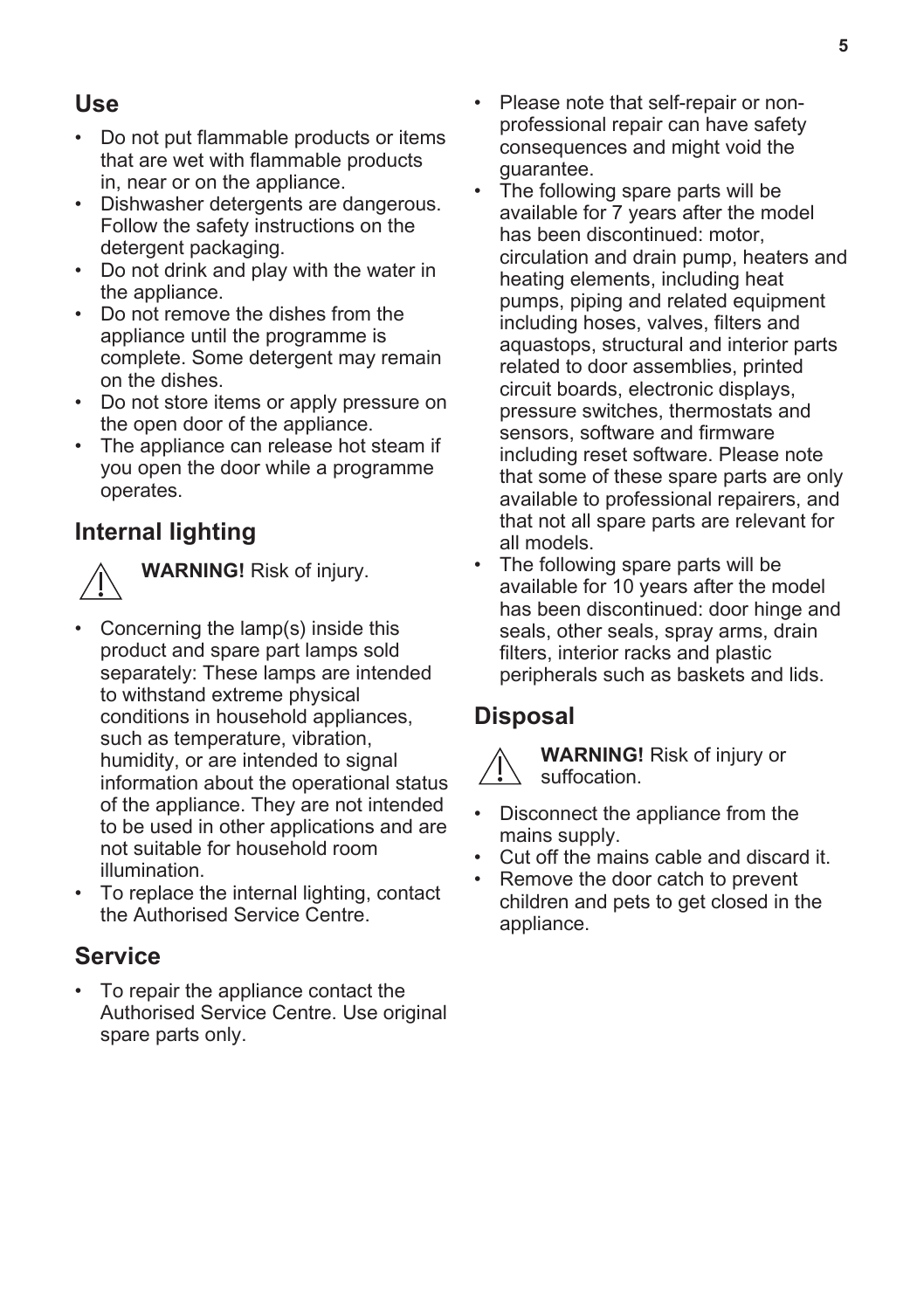# <span id="page-5-0"></span>PRODUCT DESCRIPTION

The graphics below is just a  $\left( \mathbf{i}\right)$ general product overview. For more detailed information, refer to other chapters and/or documents provided with the appliance.



# CONTROL PANEL



1 On/Off button / Reset button

2 Delay start button

Indicators

Programme buttons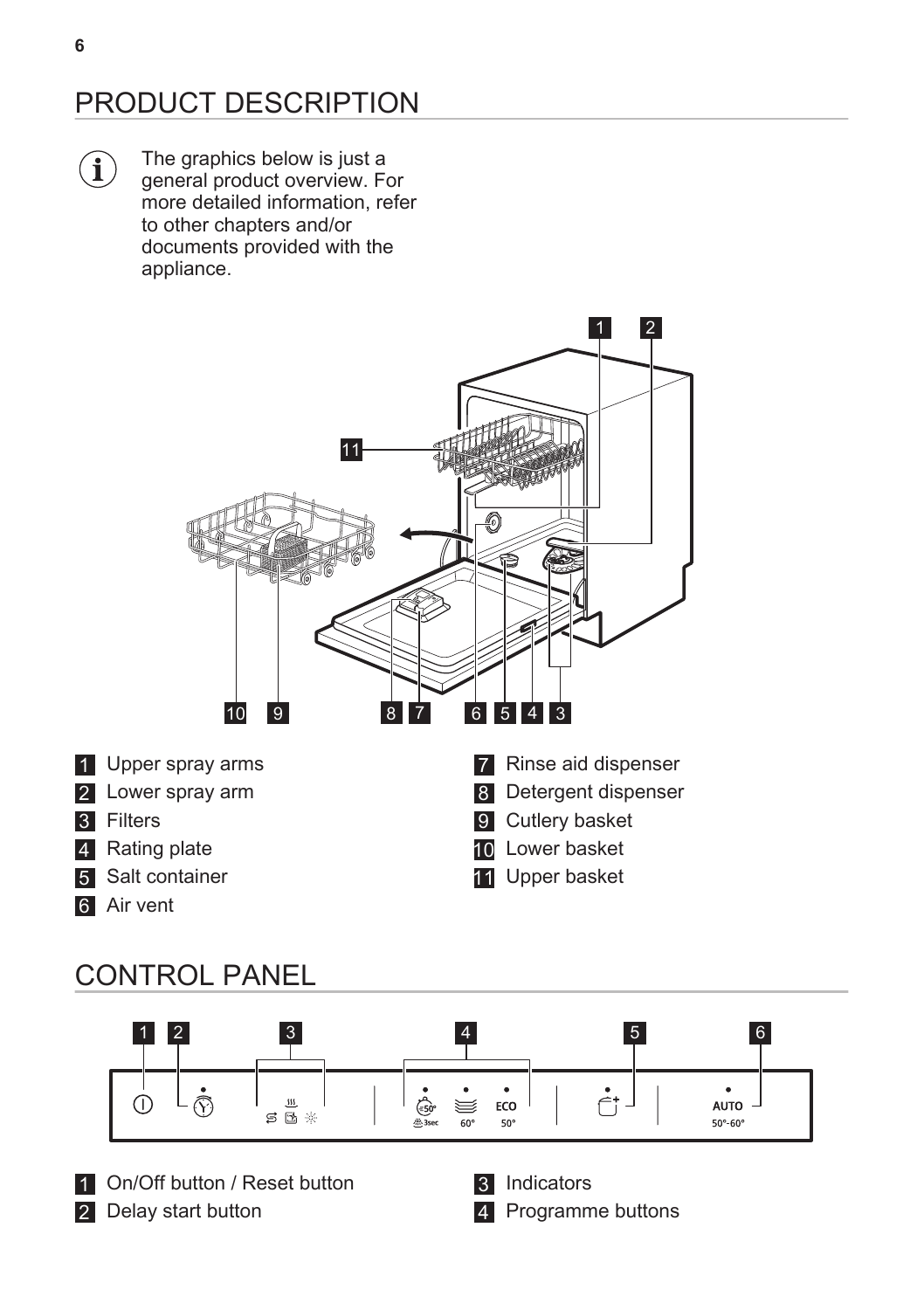## <span id="page-6-0"></span>**Indicators**

| <b>Indicator</b> | <b>Description</b>                                                                                                                                                     |
|------------------|------------------------------------------------------------------------------------------------------------------------------------------------------------------------|
| $\sim$           | Rinse aid indicator. It is on when the rinse aid dispenser needs refilling. Refer<br>to "Before first use".                                                            |
| S                | Salt indicator. It is on when the salt container needs refilling. Refer to "Before<br>first use".                                                                      |
| l Y              | Self Clean indicator. It is on when the appliance needs internal cleaning with<br>the Self Clean programme. Refer to "Care and cleaning".                              |
| $\frac{1}{2}$    | Drying phase indicator. It is on when a programme with the drying phase is<br>selected. It flashes when the drying phase operates. Refer to "Programme"<br>selection". |

# PROGRAMME SELECTION

### **Programmes**



- **A. (Express 50°)** is the shortest programme suitable for washing a load with fresh and light soil.
	- **(Soak)** is a programme for rinsing off food remains. It prevents odours forming in the appliance. Do not use detergent with this programme.
- **B. (Mix 60°)** is a programme suitable for washing and drying normally soiled items.

**C. (Eco)** is the longest programme offering the most efficient use of energy and water consumption for crockery and cutlery with normal soil. This is the standard programme for test institutes. **1)**

# **(Extreme)**

This option improves the washing results of the selected programme. It increases the wash temperature and duration.

# **(Auto)**

This program automatically adjusts the wash cycle to the type of load.

The appliance senses the degree of soil and the amount of dishes in the baskets. It adjusts the temperature and quantity of water as well as the wash duration.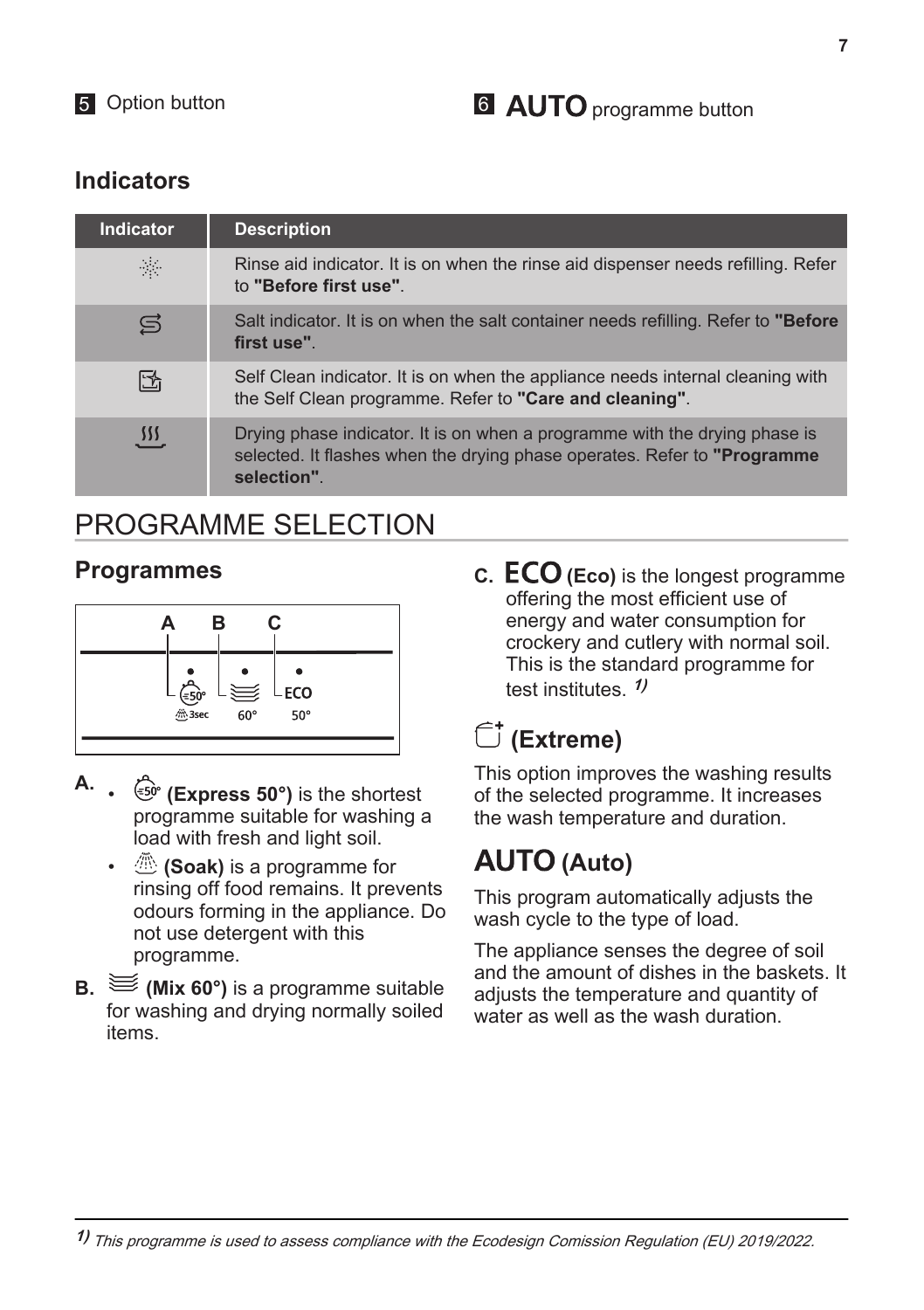# <span id="page-7-0"></span>PROGRAMMES OVERVIEW

| Pro-          | Type of load                                     | Degree of                                                                                           | Programme phases                                                                                                                                                            | <b>Options</b>                                      |
|---------------|--------------------------------------------------|-----------------------------------------------------------------------------------------------------|-----------------------------------------------------------------------------------------------------------------------------------------------------------------------------|-----------------------------------------------------|
| gramme        |                                                  | soil                                                                                                |                                                                                                                                                                             |                                                     |
| (≡50°         | Crockery<br>$\bullet$<br>Cutlery                 | Fresh<br>$\bullet$                                                                                  | Wash $50 °C$<br>$\bullet$<br>Intermediate rinse<br>Final rinse 45 °C<br><b>Dry Assist</b><br>$\bullet$                                                                      | $\mathcal{f}^{\ast}$                                |
| 凞             | All types<br>$\bullet$<br>of loads               | All de-<br>$\bullet$<br>grees of<br>soil                                                            | Prewash<br>$\bullet$                                                                                                                                                        | Options are not<br>applicable to this<br>programme. |
| ∖             | Crockery<br>$\bullet$<br>Cutlery<br>Pots<br>Pans | Normal<br>$\bullet$<br>Lightly<br>dried-on                                                          | Wash 60 $\degree$ C<br>$\bullet$<br>Intermediate rinse<br>Final rinse 55 °C<br>$\bullet$<br><b>Drying</b><br>$\bullet$<br>Dry Assist<br>$\bullet$                           |                                                     |
| <b>ECO</b>    | Crockery<br>$\bullet$<br>Cutlery<br>Pots<br>Pans | Normal<br>$\bullet$<br>Lightly<br>$\bullet$<br>dried-on                                             | Prewash<br>$\bullet$<br>Wash 50 °C<br>$\bullet$<br>Intermediate rinse<br>$\bullet$<br>Final rinse 60 °C<br><b>Drying</b><br>$\bullet$<br><b>Dry Assist</b><br>$\bullet$     | fi                                                  |
| <b>AUTO</b>   | Crockery<br>Cutlery<br>Pots<br>Pans              | The pro-<br>gramme ad-<br>justs to all<br>degrees of<br>soil.                                       | Prewash<br>$\bullet$<br>Wash 50 - 60 °C<br>$\bullet$<br>Intermediate rinse<br>$\bullet$<br>Final rinse 55 °C<br>$\bullet$<br>Drying<br>$\bullet$<br>Dry Assist<br>$\bullet$ | Options are not<br>applicable to this<br>programme. |
| Self<br>Clean | No load                                          | The pro-<br>gramme<br>cleans the<br>appliance in-<br>terior.<br>Refer to<br>"Care and<br>cleaning". | Wash 65 °C<br>$\bullet$<br>Intermediate rinse<br>$\bullet$<br><b>Final rinse</b><br>$\bullet$<br><b>Dry Assist</b><br>$\bullet$                                             | Options are not<br>applicable to this<br>programme. |

# **Consumption values**

| Programme 1/2/ | Water (I)   | Energy (kWh)    | Duration (min) |
|----------------|-------------|-----------------|----------------|
| (≡5ò°          | $7.9 - 9.7$ | $0.543 - 0.664$ | 30             |
| 帶              | $2.8 - 3.4$ | $0.011 - 0.014$ | 15             |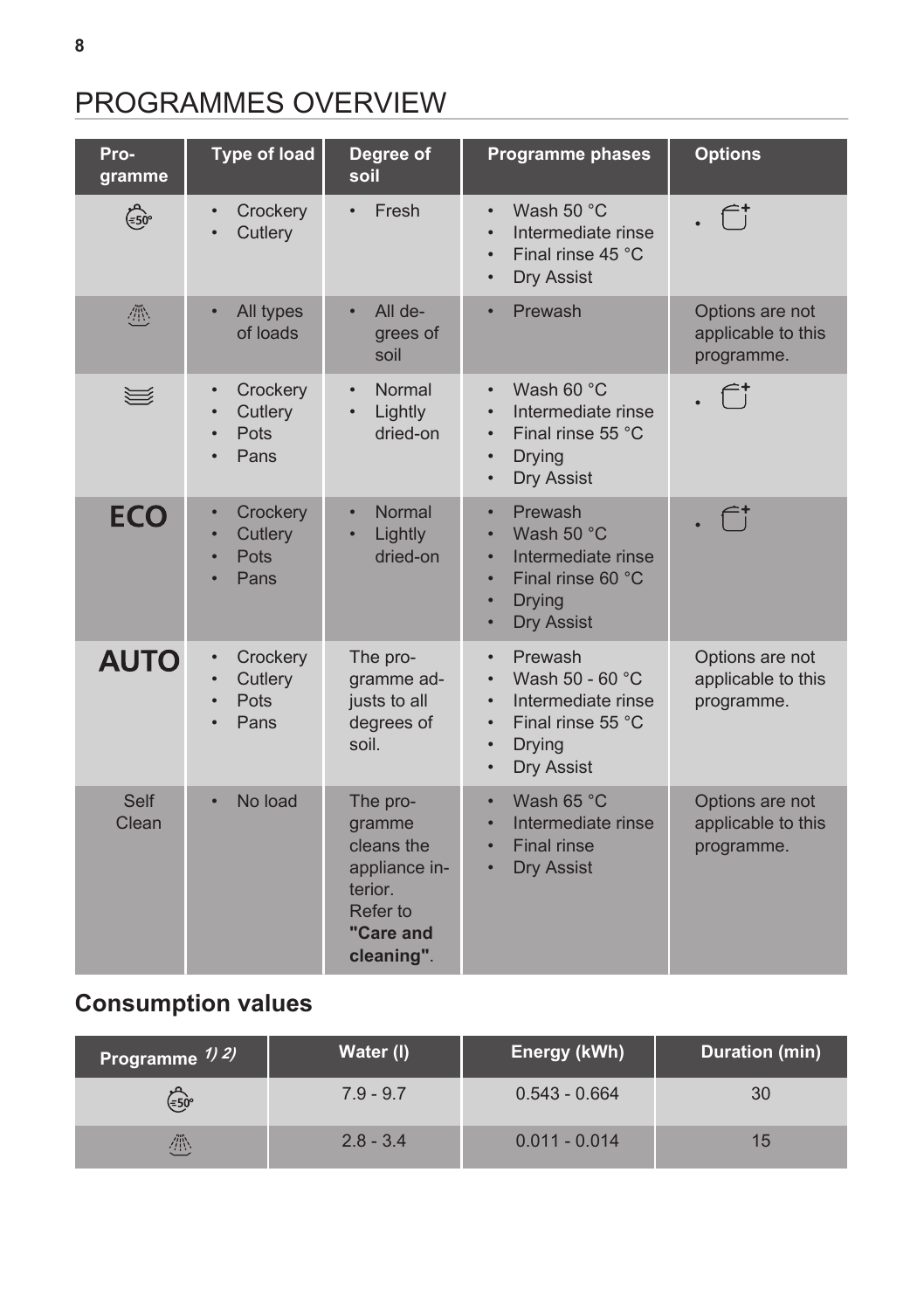<span id="page-8-0"></span>

| Programme 1) 2) | Water (I)         | Energy (kWh)          | Duration (min)              |
|-----------------|-------------------|-----------------------|-----------------------------|
| ₩               | $8.5 - 10.4$      | $0.743 - 0.909$       | 90                          |
| <b>ECO</b>      | $9.9^{3}/9.9^{4}$ | $0.689^{3}/0.704^{4}$ | $240^{3}$ /240 <sup>4</sup> |
| <b>AUTO</b>     | $8.0 - 10.5$      | $0.683 - 1.047$       | $120 - 170$                 |
| Self Clean      | $7.4 - 8.9$       | $0.396 - 0.484$       | 60                          |

**1)** The pressure and the temperature of the water, the variations of the mains supply, the options, the quantity of dishes and the degree of soil can change the values.

**2)** The values for programmes other than ECO are indicative only.

**3)**  In accordance with the 1016/2010 regulation.

**4)**  In accordance with the 2019/2022 regulation.

### **Information for test institutes**

To receive the necessary information for conducting performance tests (e.g. according to EN60436), contact the manufacturer.

#### In your request, include the model from the rating plate.

# BASIC SETTINGS

You can configure the appliance by changing basic settings according to your needs.

| Num-<br><b>ber</b>      | <b>Settings</b>     | <b>Values</b>                                     | Description <sup>1)</sup>                                                                 |
|-------------------------|---------------------|---------------------------------------------------|-------------------------------------------------------------------------------------------|
| $\overline{\mathbf{1}}$ | Water hard-<br>ness | From level 1 to<br>level $10$ (de-<br>fault: $5)$ | Adjust the level of the water softener ac-<br>cording to the water hardness in your area. |
| $\overline{2}$          | Rinse aid level     | From level $0$ to<br>level 8 (de-<br>fault: $5)$  | Adjust the level of the rinse aid according to<br>the necessary dosage.                   |
| 3                       | End sound           | On<br>Off (default)                               | Activate or deactivate the acoustic signal for<br>the end of a programme.                 |
| 4                       | Auto door<br>open   | On (default)<br>Off                               | Activate or deactivate the Dry Assist.                                                    |
| 5                       | Key tones           | On (default)<br>Off                               | Activate or deactivate the sound of the but-<br>tons when pressed.                        |

**1)** For more details, refer to the information provided in this chapter.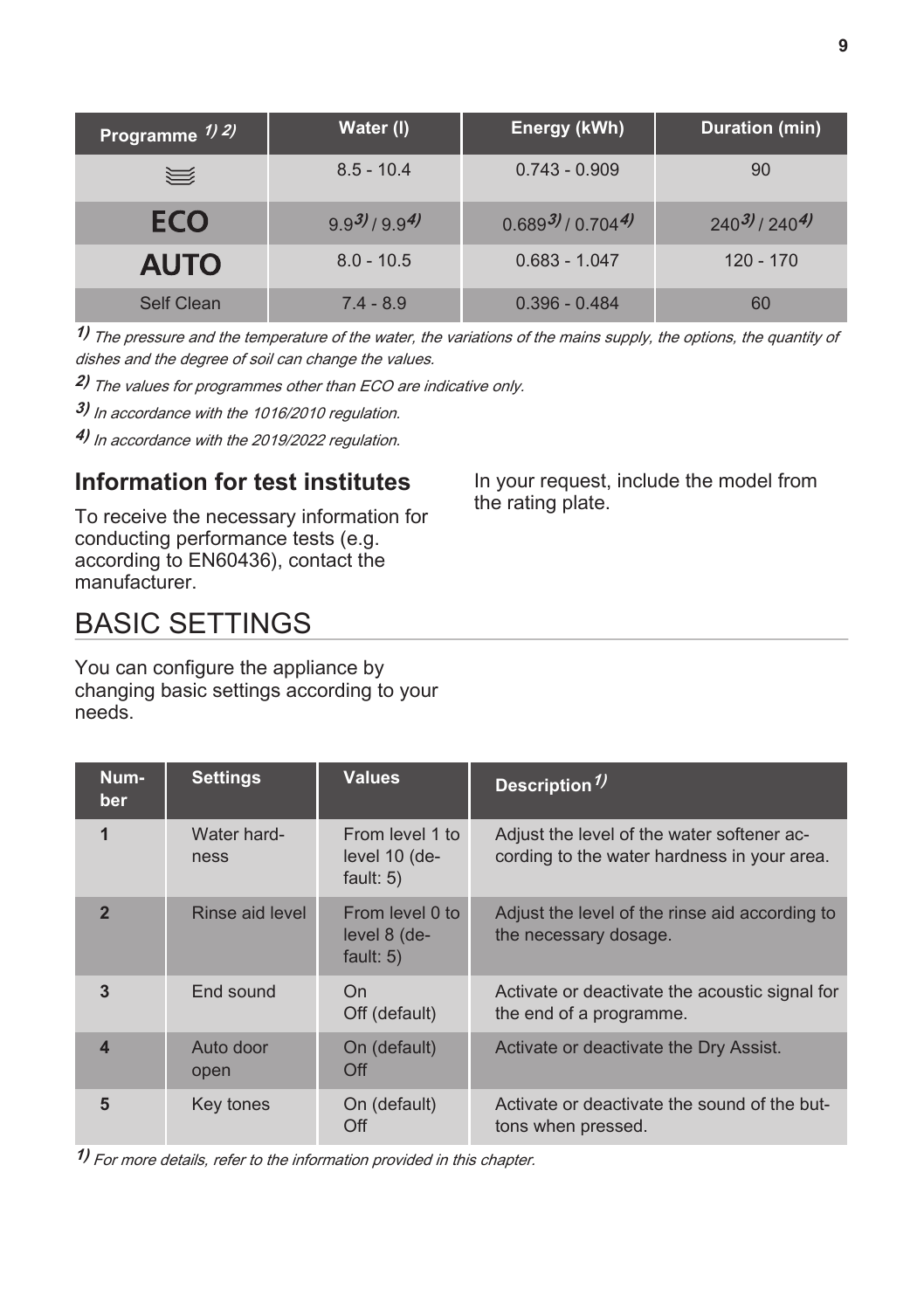When the appliance is in setting mode, the indicators on the control panel represent available settings. For each setting, a dedicated indicator flashes:



# **Setting mode**

### **How to enter setting mode**

You can enter setting mode before starting a programme. You cannot enter setting mode while the programme is running.

To enter setting mode, press and hold simultaneously  $\widehat{\mathbb{S}^{\circ}}$  and  $\mathsf{ECO}$  for about 3 seconds.

- The light related to  $\widehat{\mathbb{O}}$  and the indicator  $\triangle$  flash.
- The indicators  $\mathbb{Z} \boxtimes$  and  $\mathfrak{W}$  are on.
- The lights related to the programme buttons are on.

# **How to navigate in setting mode**

You can navigate in setting mode using programme buttons.



- **A. Previous** button
- **B. OK** button

#### **C. Next** button

Use **Previous** and **Next** to switch between the basic settings and to change their value.

Use **OK** to enter the selected setting and to confirm changing its value.

### **How to change a setting**

Make sure the appliance is in setting mode.

**1.** Press **Previous** or **Next** until the indicator dedicated to the desired setting flashes.

The light related to  $\Im$  indicates the current setting value:

- For the settings with two values (on and off), the light is either on (= the setting is on) or off (= the setting is off).
- For the settings with multiple values (levels), the light flashes. The number of flashes indicates the current setting value (e.g. 5 flashes  $+$  pause  $+$  5 flashes... = level 5).
- **2.** Press **OK** to enter the setting.
	- The indicator related to the setting is on.
	- The other indicators are off.
	- The light related to  $\mathfrak V$  indicates the current setting value.
- **3.** Press **Previous** or **Next** to change the value.
- **4.** Press **OK** to confirm the setting.
	- The new setting is saved.
	- The appliance returns to the setting selection.
- **5.** Press and hold simultaneously  $\overleftrightarrow{\epsilon}_{0}^{\circ}$  and **ECO** for about 3 seconds to exit setting mode.

The appliance returns to the programme selection.

The saved settings remain valid until you change them again.

### **The water softener**

The water softener removes minerals from the water supply, which would have a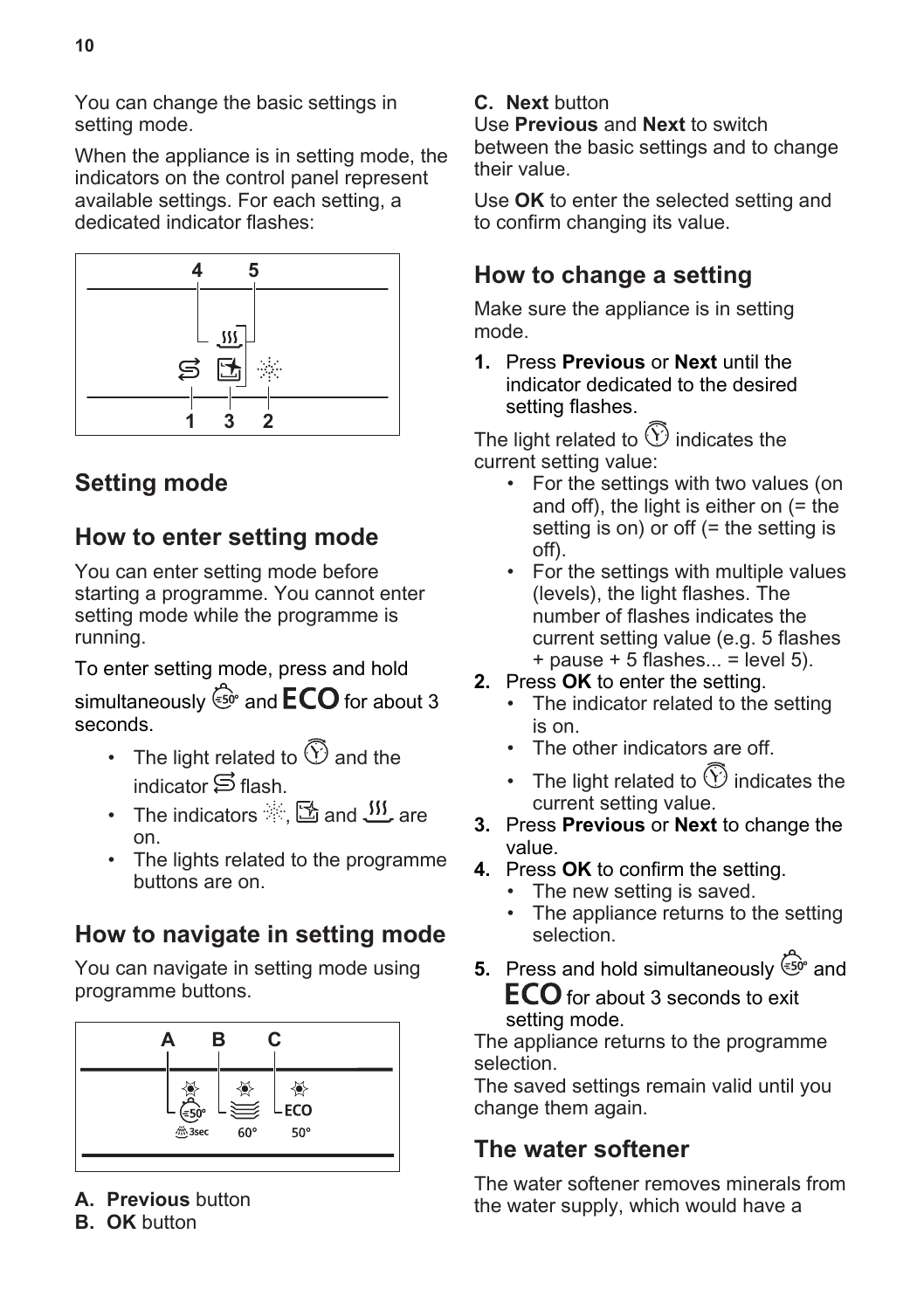negative effect on the washing results and on the appliance.

The higher the content of these minerals. the harder your water is. Water hardness is measured in equivalent scales.

The water softener should be adjusted according to the hardness of the water in your area. Your local water authority can advise you on the hardness of the water in your area. It is important to set the right level of the water softener to assure good washing results.

| German de-<br>grees (°dH) | French de-<br>grees (°fH) | mmol/l      | Clarke de-<br>grees | <b>Water softener</b><br>level |
|---------------------------|---------------------------|-------------|---------------------|--------------------------------|
| $47 - 50$                 | $84 - 90$                 | $8.4 - 9.0$ | $58 - 63$           | 10                             |
| $43 - 46$                 | $76 - 83$                 | $7.6 - 8.3$ | $53 - 57$           | 9                              |
| $37 - 42$                 | $65 - 75$                 | $6.5 - 7.5$ | $46 - 52$           | 8                              |
| $29 - 36$                 | $51 - 64$                 | $5.1 - 6.4$ | $36 - 45$           | $\overline{7}$                 |
| $23 - 28$                 | $40 - 50$                 | $4.0 - 5.0$ | $28 - 35$           | 6                              |
| $19 - 22$                 | $33 - 39$                 | $3.3 - 3.9$ | $23 - 27$           | 5/1                            |
| $15 - 18$                 | $26 - 32$                 | $2.6 - 3.2$ | $18 - 22$           | $\overline{4}$                 |
| $11 - 14$                 | $19 - 25$                 | $1.9 - 2.5$ | $13 - 17$           | 3                              |
| $4 - 10$                  | $7 - 18$                  | $0.7 - 1.8$ | $5 - 12$            | $\mathfrak{D}$                 |
| $<$ 4                     | <7                        | < 0.7       | < 5                 | 12)                            |

Water hardness

**1)** Factory setting.

**2)** Do not use salt at this level.

#### **Regardless of the type of detergent used, set the proper water hardness level to keep the salt refill indicator active.**



#### **Regeneration process**

For the correct water softener operation, the resin of the softener device needs to be regenerated regularly. This process is automatic and is the part of the normal dishwasher operation.

When the prescribed quantity of water (see values in the table) has been used since the previous regeneration process, a new regeneration process will be initiated

between the final rinse and the programme end.

| <b>Water softener</b><br>level | <b>Amount of water</b><br>(1) |
|--------------------------------|-------------------------------|
| 1                              | 250                           |
| $\overline{2}$                 | 100                           |
| 3                              | 62                            |
| $\overline{4}$                 | 47                            |
| 5                              | 25                            |
| 6                              | 17                            |
| $\overline{7}$                 | 10                            |
| 8                              | 5                             |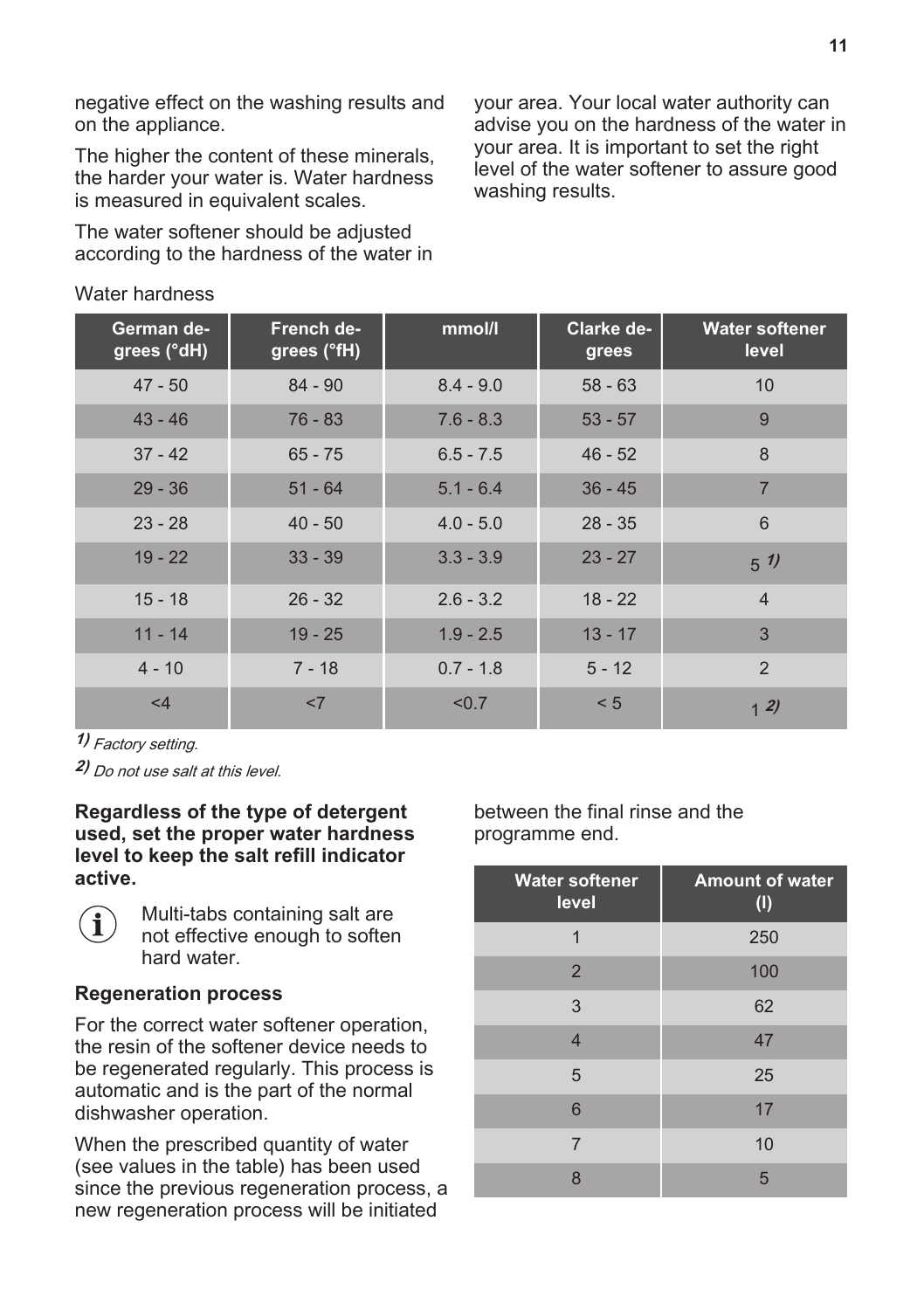| <b>Water softener</b><br>level | <b>Amount of water</b> |
|--------------------------------|------------------------|
|                                |                        |
| 10                             |                        |

In case of the high water softener setting. it may occur also in the middle of the programme, before the rinse (twice during a programme). Regeneration initiation has no impact on the cycle duration, unless it occurs in the middle of a programme or at the end of a programme with a short drying phase. In that cases, the regeneration prolongs the total duration of a programme by additional 5 minutes.

Subsequently, the rinsing of the water softener that lasts 5 minutes may begin in the same cycle or at the beginning of the next programme. This activity increases the total water consumption of a programme by additional 4 litres and the total energy consumption of a programme by additional 2 Wh. The rinsing of the softener ends with a complete drain.

Each performed softener rinse (possible more than one in the same cycle) may prolong the programme duration by another 5 minutes when it occurs at any point at the beginning or in the middle of a programme.

 $\mathbf i$ 

All the consumption values mentioned in this section are determined in accordance with the currently applicable standard in laboratory conditions with water hardness 2.5mmol/L according to the 2019/2022 regulation (water softener: level 3). The pressure and the temperature of water as well as the variations of the mains supply can change the values.

## **The rinse aid level**

The rinse aid helps to dry the dishes without streaks and stains. It is

automatically released during the hot rinse phase. It is possible to set the released quantity of rinse aid.

When rinse aid chamber is empty, the rinse aid indicator is on notifying to refill rinse aid. If the drying results are satisfactory while using multi-tablets only, it is possible to deactivate the dispenser and the indicator. However, for best drying performance, always use rinse aid and keep the rinse aid indicator active.

To deactivate the rinse aid dispenser and indicator, set the level of rinse aid to 0.

## **End sound**

You can activate an acoustic signal that sounds when the programme is completed.

Acoustic signals sound also when a malfunction of the appliance occurs. It is not possible to deactivate these signals.

# **Dry Assist**

Dry Assist improves the drying results. The appliance door opens automatically during the drying phase and remains ajar.



Dry Assist is automatically activated with all programmes other than  $\mathbb{R}$ .

The duration of the drying phase and the door opening time vary depending on the selected programme and options.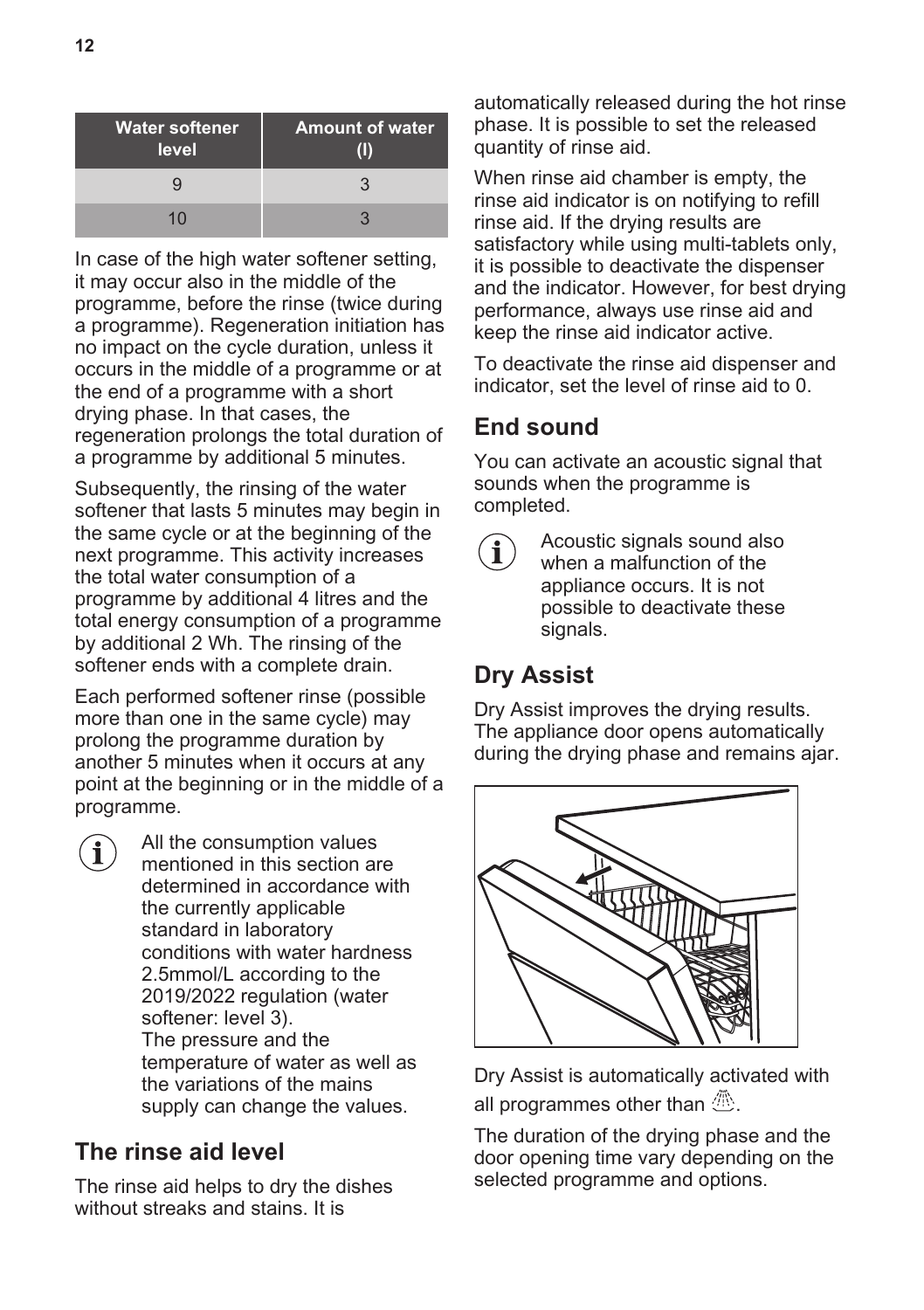<span id="page-12-0"></span>

**CAUTION!** Do not try to close the appliance door within 2 minutes after automatic opening. This can cause damage to the appliance.



**CAUTION!** If children have access to the appliance, we advise to deactivate Dry Assist. The automatic opening of the door may pose a danger.

# BEFORE FIRST USE

- **1. Make sure that the current level of the water softener agrees with the hardness of the water supply. If not, adjust the level of the water softener.**
- **2.** Fill the salt container.
- **3.** Fill the rinse aid dispenser.
- **4.** Open the water tap.
- **5.** Start the programme  $\epsilon$ <sup>50°</sup> to remove any residuals from the manufacturing process. Do not use detergent and do not put dishes in the baskets.

After starting the programme, the appliance recharges the resin in the water softener for up to 5 minutes. The washing phase starts only after this procedure is complete. The procedure is repeated periodically.

### **The salt container**



**CAUTION!** Use rough salt designed for dishwashers only. Fine salt increases the risk of corrosion.

The salt is used to recharge the resin in the water softener and to assure good washing results in daily use.

## **How to fill the salt container**

- **1.** Turn the cap of the salt container counterclockwise and remove it.
- **2.** Put 1 litre of water in the salt container (only for the first time).

### **Key tones**

The buttons on the control panel make a click sound when you press them. You can deactivate this sound.

**3.** Fill the salt container with 1 kg of salt (until it is full).



- **4.** Carefully shake the funnel by its handle to get the last granules inside.
- **5.** Remove the salt around the opening of the salt container.



**6.** Turn the cap of the salt container clockwise to close the salt container.



**CAUTION!** Water and salt can come out of the salt container when you fill it. After you fill the salt container, immediately start a programme to prevent corrosion.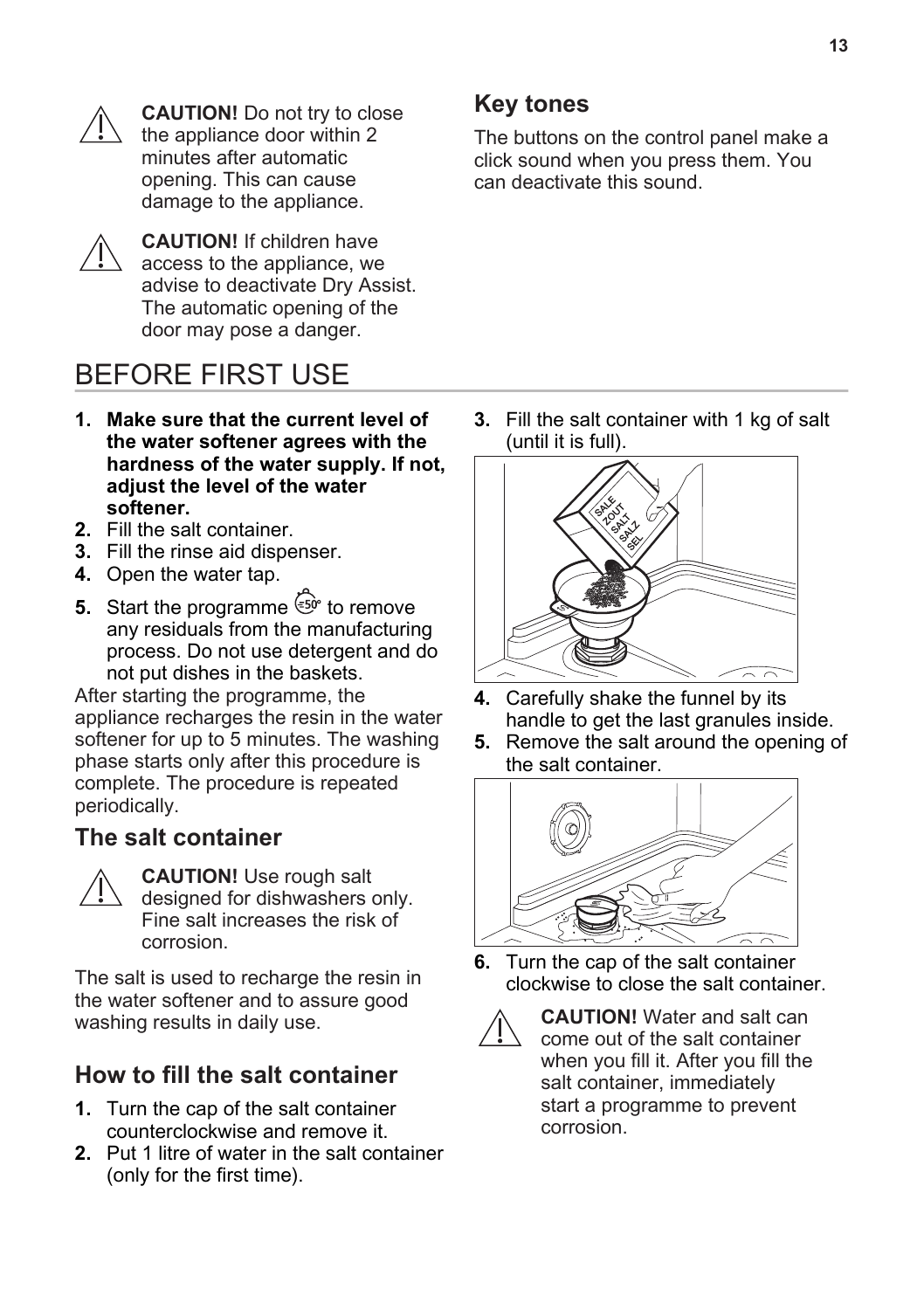#### <span id="page-13-0"></span>**How to fill the rinse aid dispenser**



**CAUTION!** The compartment (**C**) is for rinse aid only. Do not fill it with detergent.

# DAILY USE

- **1.** Open the water tap.
- **2.** Press and hold  $\mathbb{O}$  until the appliance is activated.
- **3.** Fill the salt container if it is empty.
- **4.** Fill the rinse aid dispenser if it is empty.
- **5.** Load the baskets.
- **6.** Add the detergent.
- **7.** Select and start a programme.
- **8.** Close the water tap when the programme is complete.

## **Using the detergent**





**CAUTION!** Only use detergent designed specifically for dishwashers.



**CAUTION!** Only use rinse aid designed specifically for dishwashers.

- **1.** Press the release element (**A**) to open the lid (**B**).
- **2.** Pour the rinse aid in the dispenser (**C**) until the liquid reaches the marking "FILL".
- **3.** Remove the spilled rinse aid with an absorbent cloth to prevent excessive foam formation.
- **4.** Close the lid. Make sure that the lid locks into position.

- **1.** Press the release button (**B**) to open the lid (**C**).
- **2.** Put the detergent in the compartment (**A**). You can use detergent in tablets, powder or gel.
- **3.** If the programme has a prewash phase, put a small quantity of detergent on the inner part of the appliance door.
- **4.** Close the lid. Make sure that the lid locks into position.
- For information about the  $\mathbf{i}$ detergent dosage, refer to the manufacturer's instructions on the packaging of the product. Usually, 20 - 25 ml of gel detergent is adequate for washing a load with normal soil.



Do not fill the compartment (**A**) with more than 30 ml of gel detergent.

#### **How to select and start a programme**

**1.** Press the button dedicated to the programme you want to set.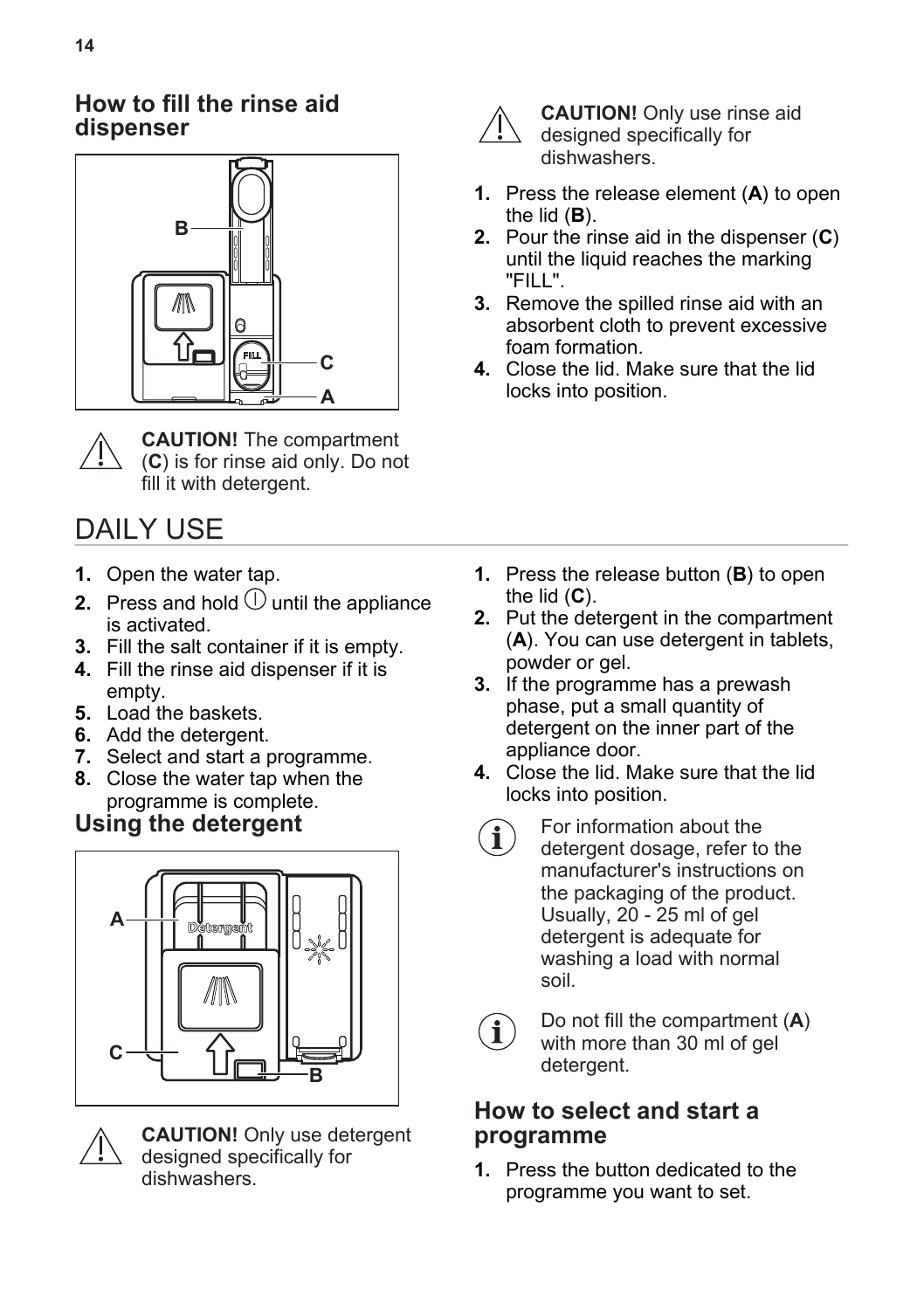The light related to the button flashes.

- **2.** Activate  $\widehat{\mathbb{C}}^+$  if desired.
- **3.** Close the appliance door to start the programme.

#### **How to select and start the programme**

**1.** To select  $\overline{\mathbb{R}}$ , press and hold  $\overline{\mathbb{S}}$  for 3 seconds.

The light related to the button flashes.

**2.** Close the appliance door to start the programme.

# **How to activate**

- **1.** Select a programme.
- **2.** Press  $\overline{\cup}$ .

The light related to the button is on.

- $\hat{\mathbb{C}}^{\dagger}$  is not a permanent option  $\mathbf i$ and must be activated every time before you start a programme.
- It is not possible to activate or  $\mathbf{i}$ deactivate  $\hat{\sqsubset}^{\dagger}$  while a programme is running.
- Activating  $\hat{\Box}^*$  increases the  $\mathbf{\hat{i}}$ water and energy consumption as well as the programme duration.

### **How to select and start the programme**

## **1.** Press **AUTO**

The light related to the button is on.



 $\overline{J}$  is not applicable to this programme.

**2.** Close the appliance door to start the programme.

The appliance senses the type of load and adiusts a suitable wash cycle.

### **How to delay the start of a programme**

You can delay the start of the selected programme by 3 hours.

- **1.** Select a programme.
- **2.** Press  $(Y)$

The light related to the button is on.

**3.** Close the appliance door to start the countdown.

During the countdown, it is not possible to change the programme selection.

When the countdown is complete, the programme starts.

#### **How to cancel the delay start while the countdown operates**

Press and hold  $\Box$  for about 3 seconds. The appliance returns to the programme selection.



If you cancel the delay start, you have to select the programme again.

#### **How to cancel a running programme**

Press and hold  $\mathbb O$  for about 3 seconds. The appliance returns to the programme selection.



Make sure that there is detergent in the detergent dispenser before you start a new programme.

#### **Opening the door while the appliance operates**

Opening the door while a programme is running stops the appliance. It may affect the energy consumption and the programme duration. After closing the door, the appliance continues from the point of interruption.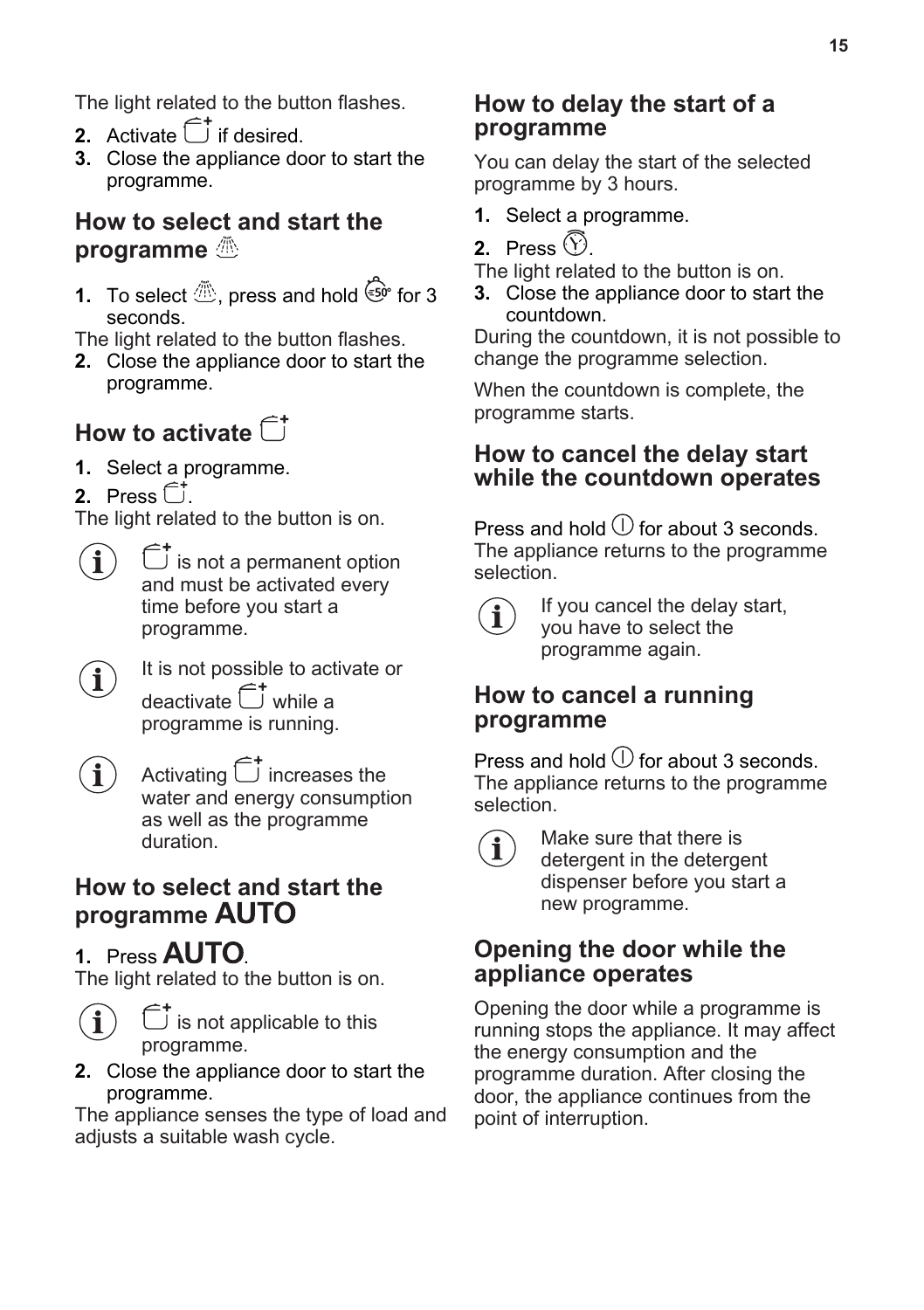<span id="page-15-0"></span>If the door is opened for more  $\mathbf{1}$ than 30 seconds during the drying phase, the running programme ends. It does not happen if the door is opened by Dry Assist function.

### **The Auto Off function**

This function saves energy by switching the appliance off when it is not operating.

The function comes into operation automatically:

# HINTS AND TIPS

### **General**

Follow the hints below to ensure optimal cleaning and drying results in daily use and to protect the environment.

- Washing dishes in the dishwasher as instructed in the user manual usually consumes less water and energy than washing dishes by hand.
- Load the dishwasher to its full capacity to save water and energy. For best cleaning results, arrange items in the baskets as instructed in the user manual and do not overload the baskets.
- Do not pre-rinse dishes by hand. It increases the water and energy consumption. When needed, select a programme with a prewash phase.
- Remove larger residues of food from the dishes and empty cups and glasses before putting them inside the appliance.
- Soak or slightly scour cookware with firmly cooked-on or baked-on food before washing it in the appliance.
- Make sure that items in the baskets do not touch or cover each other. Only then can the water completely reach and wash the dishes.
- You can use dishwasher detergent, rinse aid and salt separately or you can use the multi-tablets (e.g. ''All in 1''). Follow the instructions on the packaging.
- When the programme is completed.
- After 5 minutes if a programme was not started.

## **End of the programme**

When the programme is complete, the Auto Off function switches the appliance off automatically.

All buttons are inactive except for the on/off button.

• Select a programme according to the type of load and the degree of soil.

**ECO** offers the most efficient use of water and energy consumption.

- To prevent limescale buildup inside the appliance:
	- Refill the salt container whenever necessary.
	- Use the recommended dosage of the detergent and rinse aid.
	- Make sure that the current level of the water softener agrees with the hardness of the water supply.
	- Follow the instructions in the chapter **"Care and cleaning"**.

#### **Using salt, rinse aid and detergent**

- Only use salt, rinse aid and detergent designed for dishwasher. Other products can cause damage to the appliance.
- In areas with hard and very hard water, we recommend to use basic dishwasher detergent (powder, gel, tablets containing no additional agents), rinse aid and salt separately for optimal cleaning and drying results.
- Detergent tablets do not fully dissolve with short programmes. To prevent detergent residues on the tableware, we recommend that you use tablets with long programmes.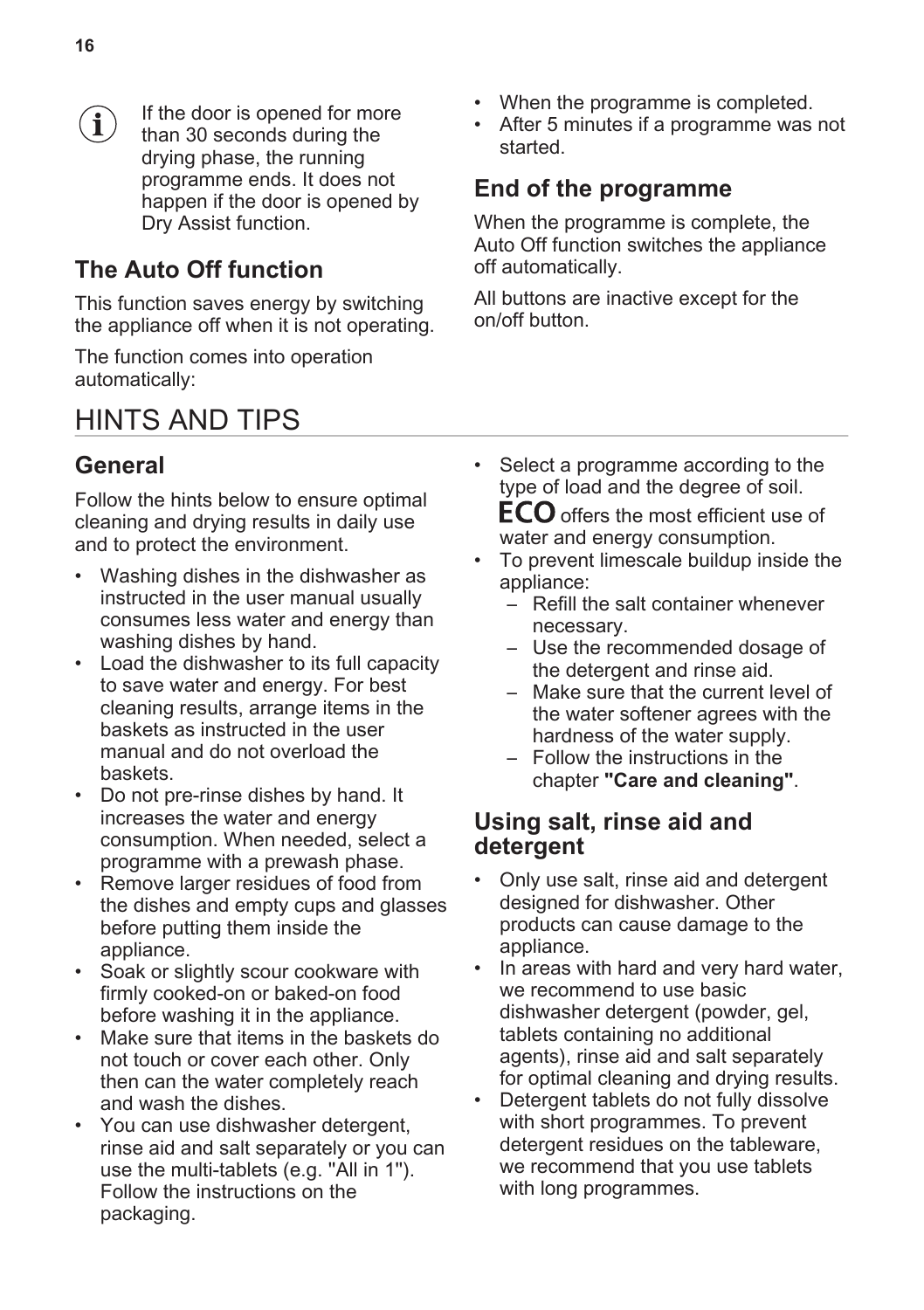- Always use the correct quantity of detergent. Insufficient dosage of detergent can result in poor cleaning results and hard-water filming or spotting on the items. Using too much detergent with soft or softened water results in detergent residues on the dishes. Adjust the amount of detergent based on the water hardness. Refer to the instructions on the detergent packaging.
- Always use the correct quantity of rinse aid. Insufficient dosage of rinse aid decreases the drying results. Using too much rinse aid results in bluish layers on the items.
- Make sure that the water softener level is correct. If the level is too high, the increased quantity of salt in the water might result in rust on cutlery.

#### **What to do if you want to stop using multi-tablets**

Before you start using separately detergent, salt and rinse aid, complete the following steps:

- **1.** Set the highest level of the water softener.
- **2.** Make sure that the salt and rinse aid containers are full.
- **3.** Start the  $\overline{\mathbb{S}^{0}}$  programme. Do not add detergent and do not put dishes in the baskets.
- **4.** When the programme is completed, adjust the water softener according to the water hardness in your area.
- **5.** Adjust the released quantity of rinse aid.

### **Before starting a programme**

Before you start the selected programme, make sure that:

- The filters are clean and correctly installed.
- The cap of the salt container is tight.
- The spray arms are not clogged.
- There is enough salt and rinse aid (unless you use multi-tablets).
- The arrangement of the items in the baskets is correct.
- The programme is suitable to the type of load and the degree of soil.
- The correct quantity of detergent is used.

### **Loading the baskets**

- Always use the whole space of the baskets.
- Use the appliance to wash dishwashersafe items only.
- Do not wash in the appliance items made of wood, horn, aluminium, pewter and copper as they could crack, warp, get discoloured or pitted.
- Do not wash in the appliance items that can absorb water (sponges, household cloths).
- Put hollow items (cups, glasses and pans) with the opening facing downwards.
- Make sure that glasses do not touch each other.
- Put light items in the upper basket. Make sure that the items do not move freely.
- Put cutlery and small items in the cutlery basket.
- Make sure that the spray arms can move freely before you start a programme.

## **Unloading the baskets**

- **1.** Let the tableware cool down before you remove it from the appliance. Hot items can be easily damaged.
- **2.** First remove items from the lower basket, then from the upper basket.
	- After the programme is  $\mathbf i$ completed, water can still remain on the inside surfaces of the appliance.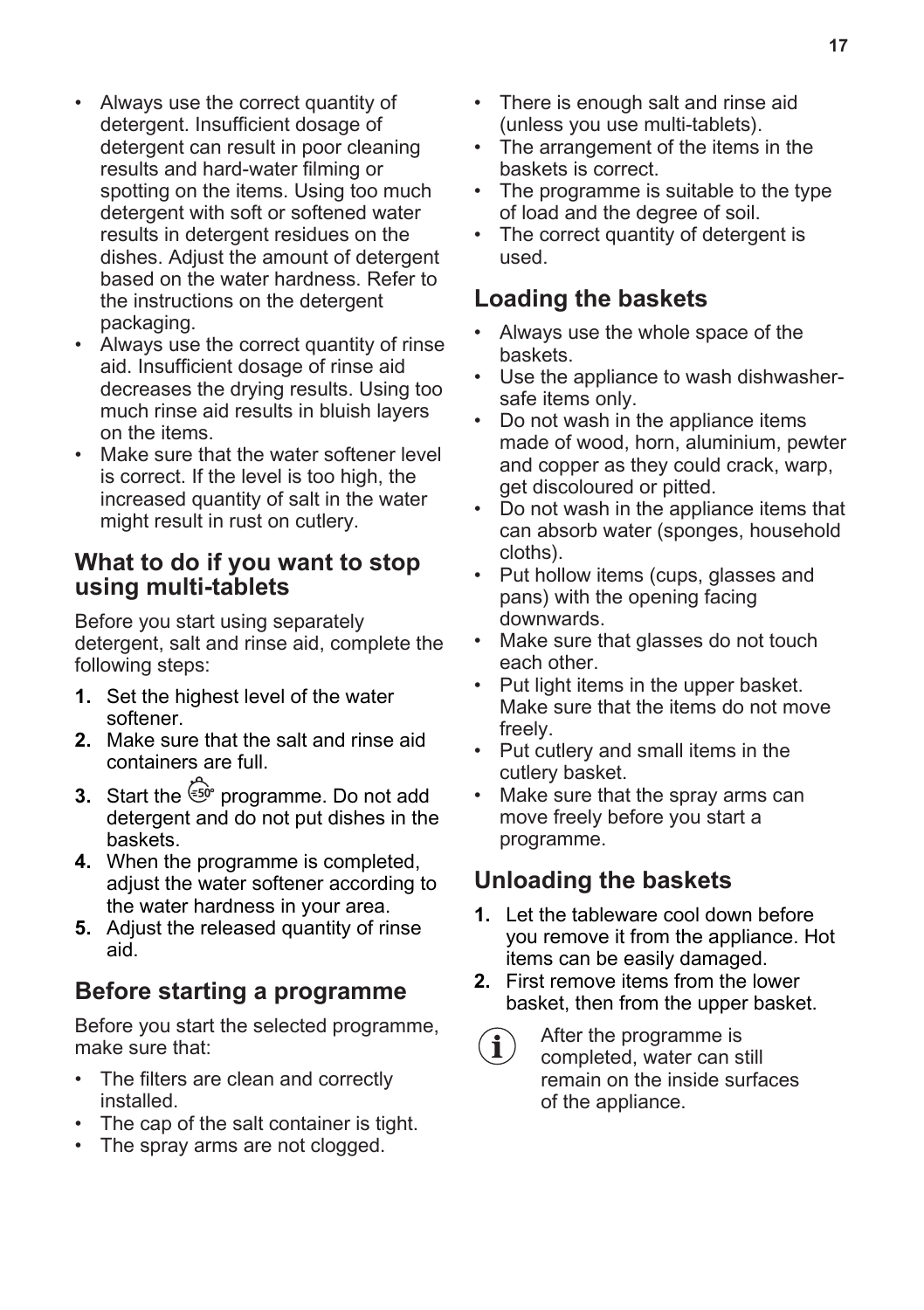# <span id="page-17-0"></span>CARE AND CLEANING



**WARNING!** Before any maintenance other than running the programme Self Clean, deactivate the appliance and disconnect the mains plug from the main socket.

Dirty filters and clogged spray  $\mathbf{\hat{i}}$ arms negatively affect the washing results. Check these elements regularly and, if necessary, clean them.

# **Self Clean**

Self Clean is a programme designed to clean the appliance interior with optimal results. It removes limescale and grease buildup.

When the appliance senses the need for cleaning, the indicator  $\mathbb{S}$  is on. Start the Self Clean programme to clean the appliance interior.

#### **How to start the Self Clean programme**

Before starting the Self Clean programme, clean the filters and spray arms.

- **1.** Use a descaler or a cleaning product designed specifically for dishwashers. Follow the instructions on the packaging. Do not put dishes in the baskets.
- **2.** Press and hold simultaneously  $\overline{\mathbb{C}}^{\dagger}$  and AUTO for about 3 seconds.

The indicators  $\mathbb{E}$  and  $\hat{\mathsf{f}}$  flash.

**3.** Close the appliance door to start the programme.

When the programme is complete, the indicator  $\mathbb{B}$  is off.

### **Internal cleaning**

- Carefully clean the appliance, including the rubber gasket of the door, with a soft damp cloth.
- Do not use abrasive products, abrasive cleaning pads, sharp tools, strong chemicals, scourer or solvents.
- To maintain the performance of your appliance, use a cleaning product designed specifically for dishwashers at least once every two months. Carefully follow the instructions on the packaging of the product.
- For optimal cleaning results, start the Self Clean programme.

# **Removal of foreign objects**

Check the filters and the sump after each use of the dishwasher. Foreign objects (e.g. pieces of glass, plastic, bones or toothpicks, etc) decrease the cleaning performance and can cause damage to the drain pump.



**CAUTION!** If unable to remove the foreign objects, contact an Authorised Service Centre.

- **1.** Disassemble the filters system as instructed in this chapter.
- **2.** Remove any foreign objects manually.
- **3.** Reassemble the filters as instructed in this chapter.

## **External cleaning**

- Clean the appliance with a moist soft cloth.
- Only use neutral detergents.
- Do not use abrasive products, abrasive cleaning pads or solvents.

# **Cleaning the filters**

The filter system is made of 3 parts.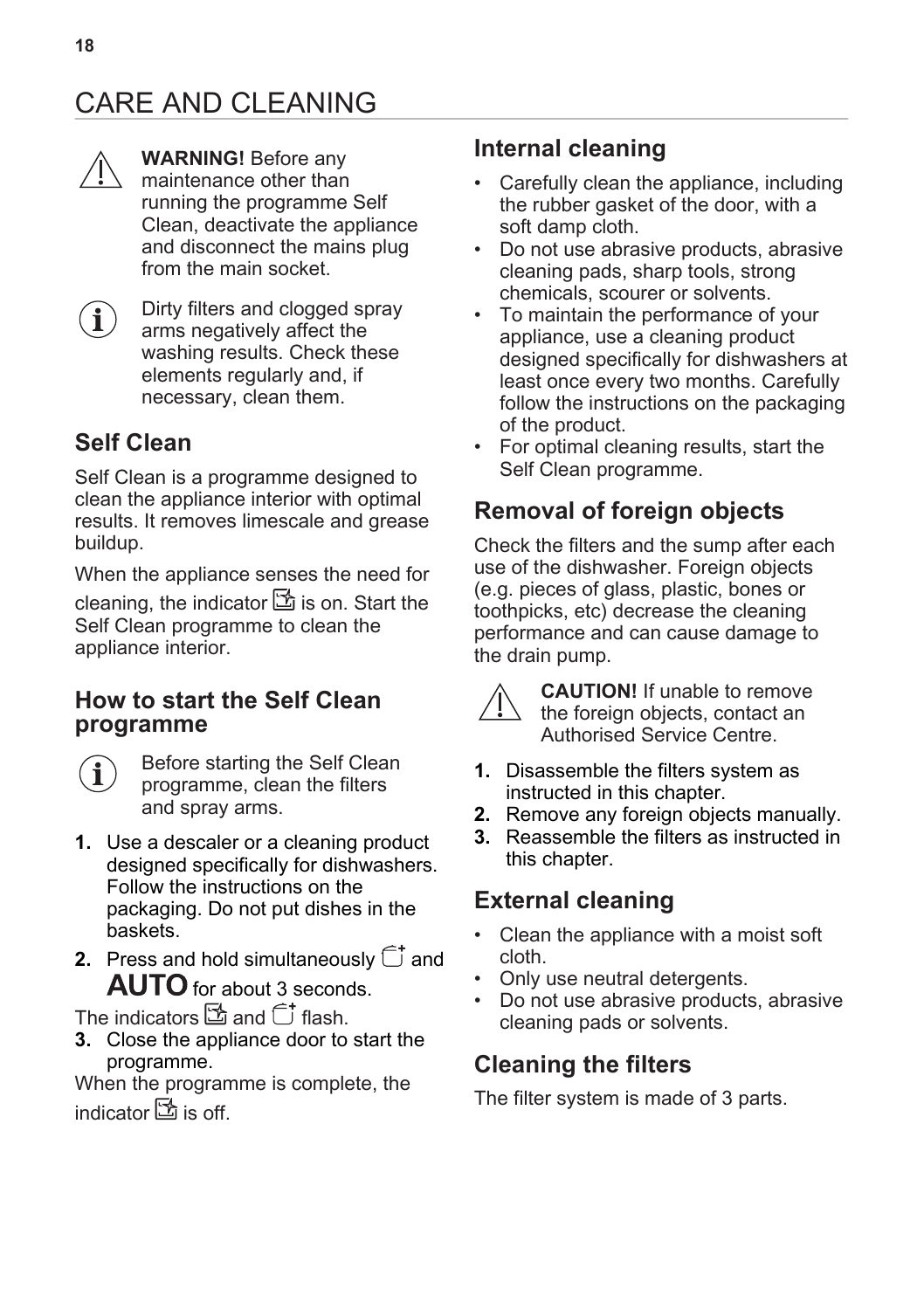

**1.** Turn the filter (**B**) counterclockwise and remove it.





- **2.** Remove the filter (**C**) out of filter (**B**).
- **3.** Remove the flat filter (**A**).



**4.** Wash the filters.



- **5.** Make sure that there are no residues of food or soil in or around the edge of the sump.
- **6.** Put back in place the flat filter (**A**). Make sure that it is correctly positioned under the 2 guides.



- **7.** Reassemble the filters (**B**) and (**C**).
- **8.** Put back the filter (**B**) in the flat filter (**A**). Turn it clockwise until it locks.

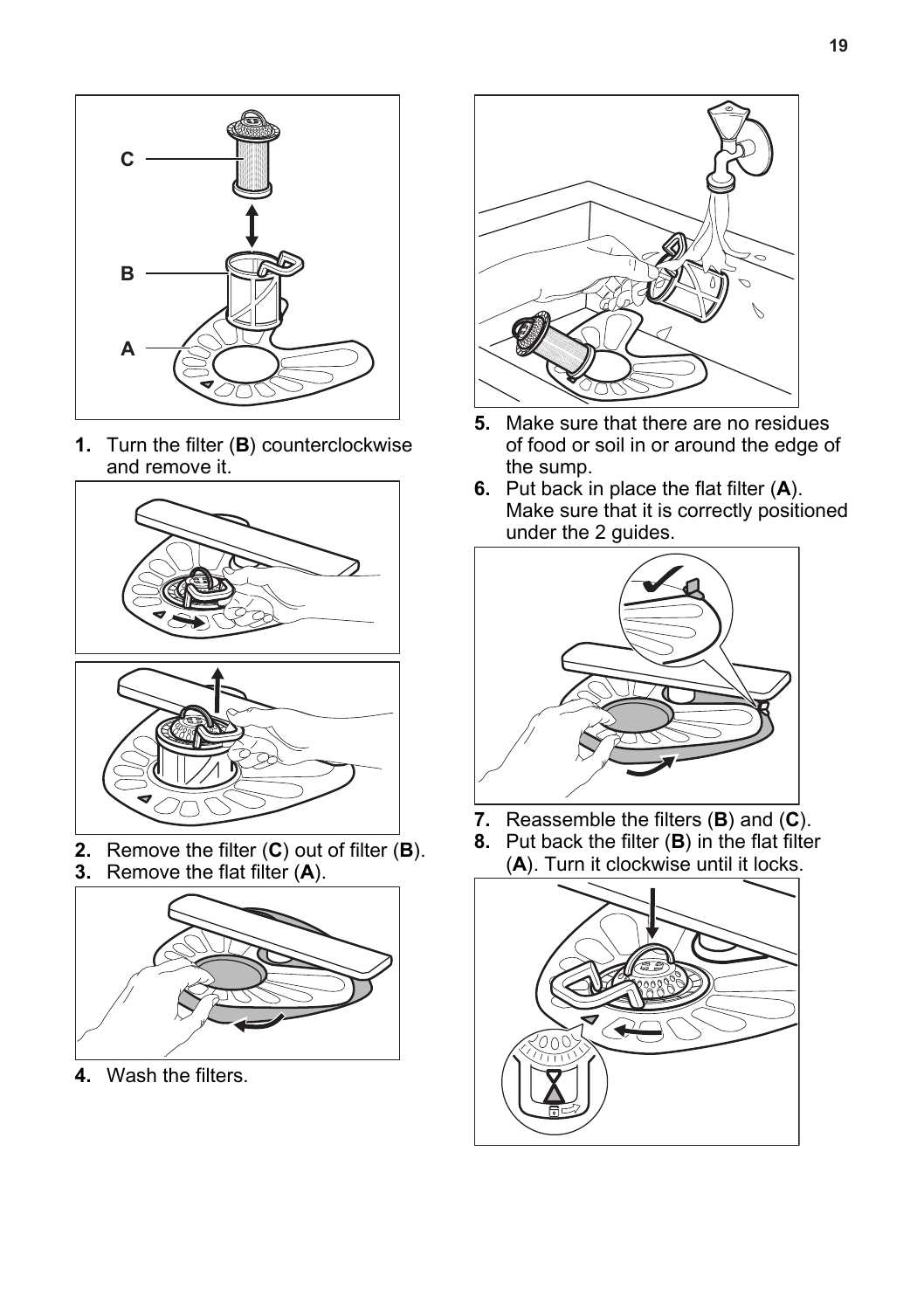

**CAUTION!** An incorrect position of the filters can cause bad washing results and damage to the appliance.

### **Cleaning the lower spray arm**

We recommend to clean the lower spray arm regularly to prevent soil from clogging the holes.

Clogged holes can cause unsatisfactory washing results.

**1.** To remove the lower spray arm, pull it upwards.



**2.** Wash the spray arm under running water. Use a thin pointed tool, e.g. a toothpick, to remove particles of soil from the holes.



**3.** To install the spray arm back, press it downwards.



#### **Cleaning the upper spray arms**

We recommend to clean the upper spray arms regularly to prevent soil from clogging the holes. Clogged holes can cause unsatisfactory washing results.

The upper spray arms are placed under the upper basket. The spray arms (**B**) are installed in the duct (**A**) with the mounting elements (**C**).



- **1.** Pull out the upper basket.
- **2.** To detach the spray arm, turn the mounting element clockwise.



**3.** Wash the spray arm under running water. Use a thin pointed tool, e.g. a toothpick, to remove particles of soil from the holes.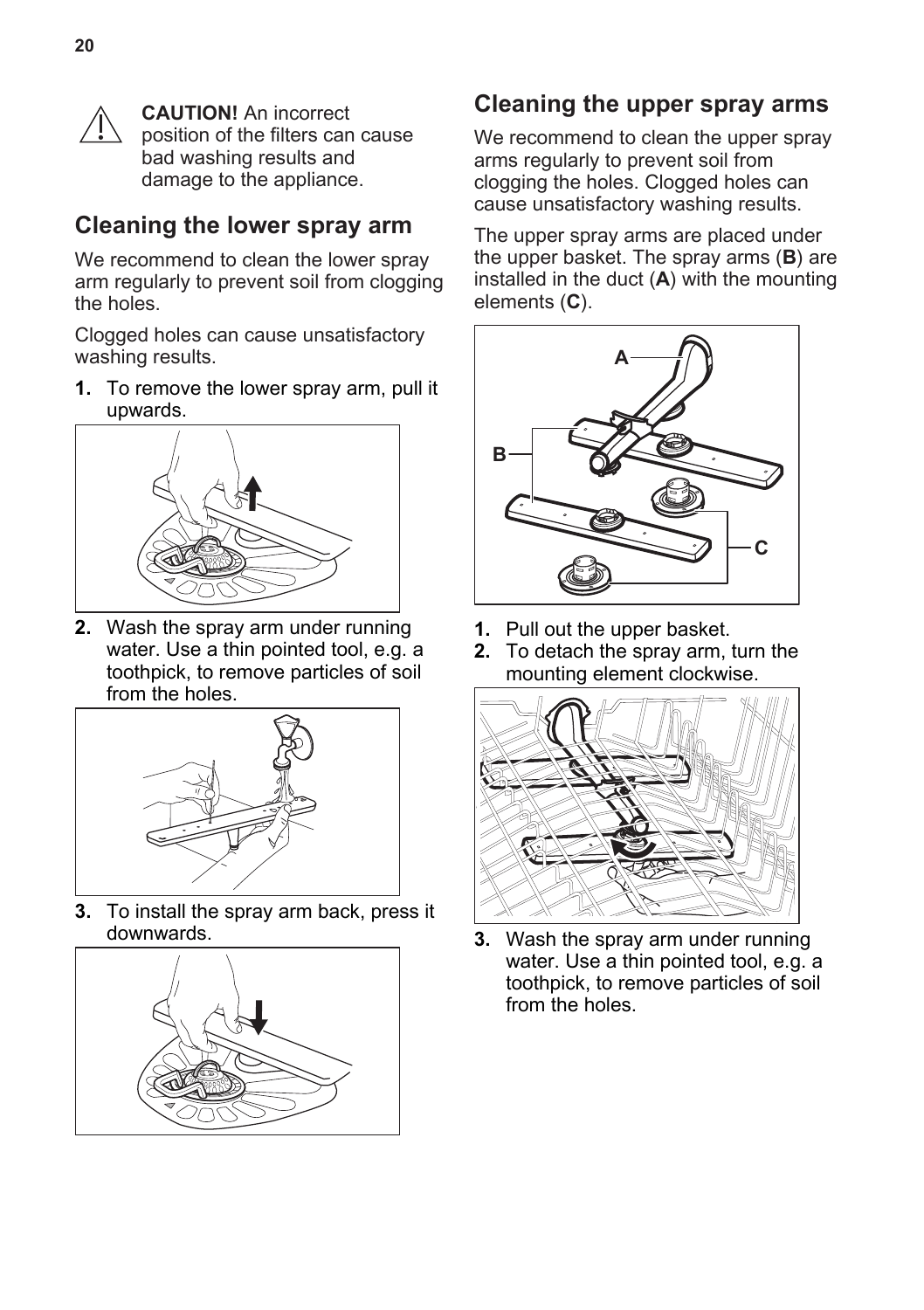<span id="page-20-0"></span>

**4.** To install the spray arm back, insert the mounting element in the spray arm

# TROUBLESHOOTING



**WARNING!** Improper repair of the appliance may pose a danger to the safety of the user. Any repairs must be performed by qualified personnel.

#### **The majority of problems that may occur can be solved without the need**

and fix it in the duct by turning it counterclockwise. Make sure that the mounting element locks into place.



#### **to contact an Authorised Service Centre.**

Refer to the below table for information on possible problems.

With some problems, the lights related to the programme buttons flash intermittently to indicate a malfunction and the alarm code.

| <b>Problem and alarm code</b>                                                                                                                                                             | Possible cause and solution                                                                                                                                                                                                                                                                                                                                                                                        |
|-------------------------------------------------------------------------------------------------------------------------------------------------------------------------------------------|--------------------------------------------------------------------------------------------------------------------------------------------------------------------------------------------------------------------------------------------------------------------------------------------------------------------------------------------------------------------------------------------------------------------|
| You cannot activate the ap-<br>pliance.                                                                                                                                                   | Make sure that the mains plug is connected to the mains<br>$\bullet$<br>socket.<br>Make sure that there is no damaged fuse in the fuse box.<br>$\bullet$                                                                                                                                                                                                                                                           |
| The programme does not<br>start.                                                                                                                                                          | Make sure that the appliance door is closed.<br>$\bullet$<br>If the delay start is set, cancel the setting or wait for the<br>$\bullet$<br>end of the countdown.<br>The appliance recharges the resin inside the water soften-<br>$\bullet$<br>er. The duration of the procedure is approximately 5 mi-<br>nutes.                                                                                                  |
| The appliance does not fill<br>with water.<br>The lights related to the<br>programme buttons flash<br>1 time intermittently.<br>An acoustic signal<br>$\bullet$<br>sounds intermittently. | Make sure that the water tap is open.<br>$\bullet$<br>Make sure that the pressure of the water supply is not too<br>$\bullet$<br>low. For this information, contact your local water authori-<br>ty.<br>Make sure that the water tap is not clogged.<br>$\bullet$<br>Make sure that the filter in the inlet hose is not clogged.<br>$\bullet$<br>Make sure that the inlet hose has no kinks or bends.<br>$\bullet$ |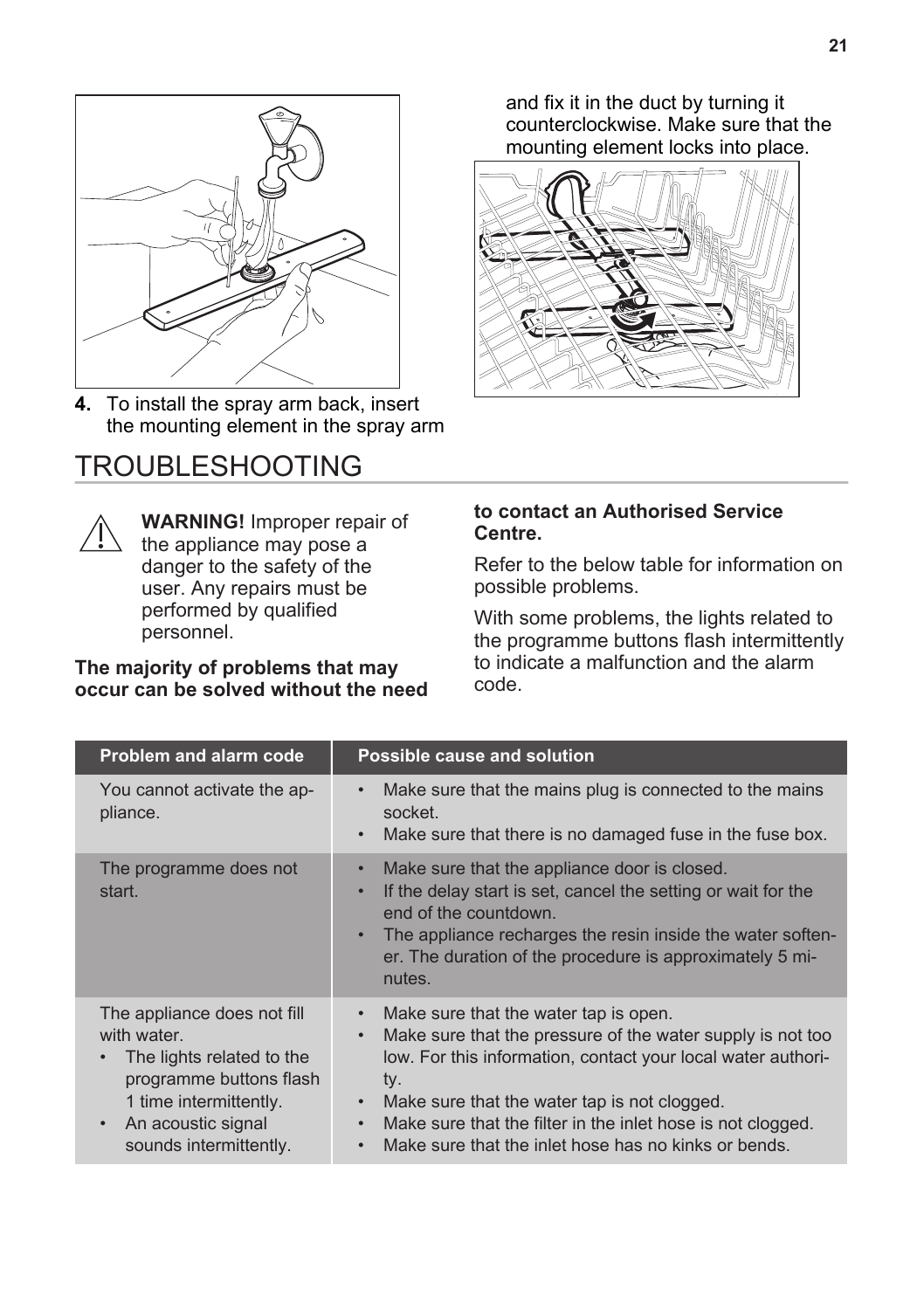| <b>Problem and alarm code</b>                                                                                                                                                                                                                                       | <b>Possible cause and solution</b>                                                                                                                                               |
|---------------------------------------------------------------------------------------------------------------------------------------------------------------------------------------------------------------------------------------------------------------------|----------------------------------------------------------------------------------------------------------------------------------------------------------------------------------|
| The appliance does not<br>drain the water.<br>The lights related to the<br>programme buttons flash<br>2 times intermittently.<br>An acoustic signal<br>sounds intermittently.                                                                                       | Make sure that the sink spigot is not clogged.<br>Make sure that the interior filter system is not clogged.<br>$\bullet$<br>Make sure that the drain hose has no kinks or bends. |
| The anti-flood device is on.<br>The lights related to the<br>programme buttons flash<br>3 times intermittently.<br>An acoustic signal<br>sounds intermittently.                                                                                                     | Close the water tap.<br>Make sure that the appliance is correctly installed.<br>Make sure the baskets are loaded as instructed in the user<br>$\bullet$<br>manual.               |
| Malfunction of the water lev-<br>el detection sensor.<br>The lights related to the<br>programme buttons flash<br>4 times intermittently.<br>An acoustic signal<br>sounds intermittently.                                                                            | Make sure that the filters are clean.<br>Switch the appliance off and on.                                                                                                        |
| Malfunction of the wash<br>pump or the drain pump.<br>The lights related to the<br>programme buttons flash<br>5 times intermittently.<br>An acoustic signal<br>sounds intermittently.                                                                               | Switch the appliance off and on.                                                                                                                                                 |
| The temperature of the wa-<br>ter inside the appliance is<br>too high or malfunction of<br>the temperature sensor oc-<br>curred.<br>The lights related to the<br>programme buttons flash<br>6 times intermittently.<br>An acoustic signal<br>sounds intermittently. | Make sure that the temperature of the inlet water does not<br>exceed 60°C.<br>Switch the appliance off and on.                                                                   |
| Technical malfunction of the<br>appliance.<br>The lights related to the<br>programme buttons flash<br>12 times intermittently.<br>An acoustic signal<br>sounds intermittently.                                                                                      | Switch the appliance off and on.                                                                                                                                                 |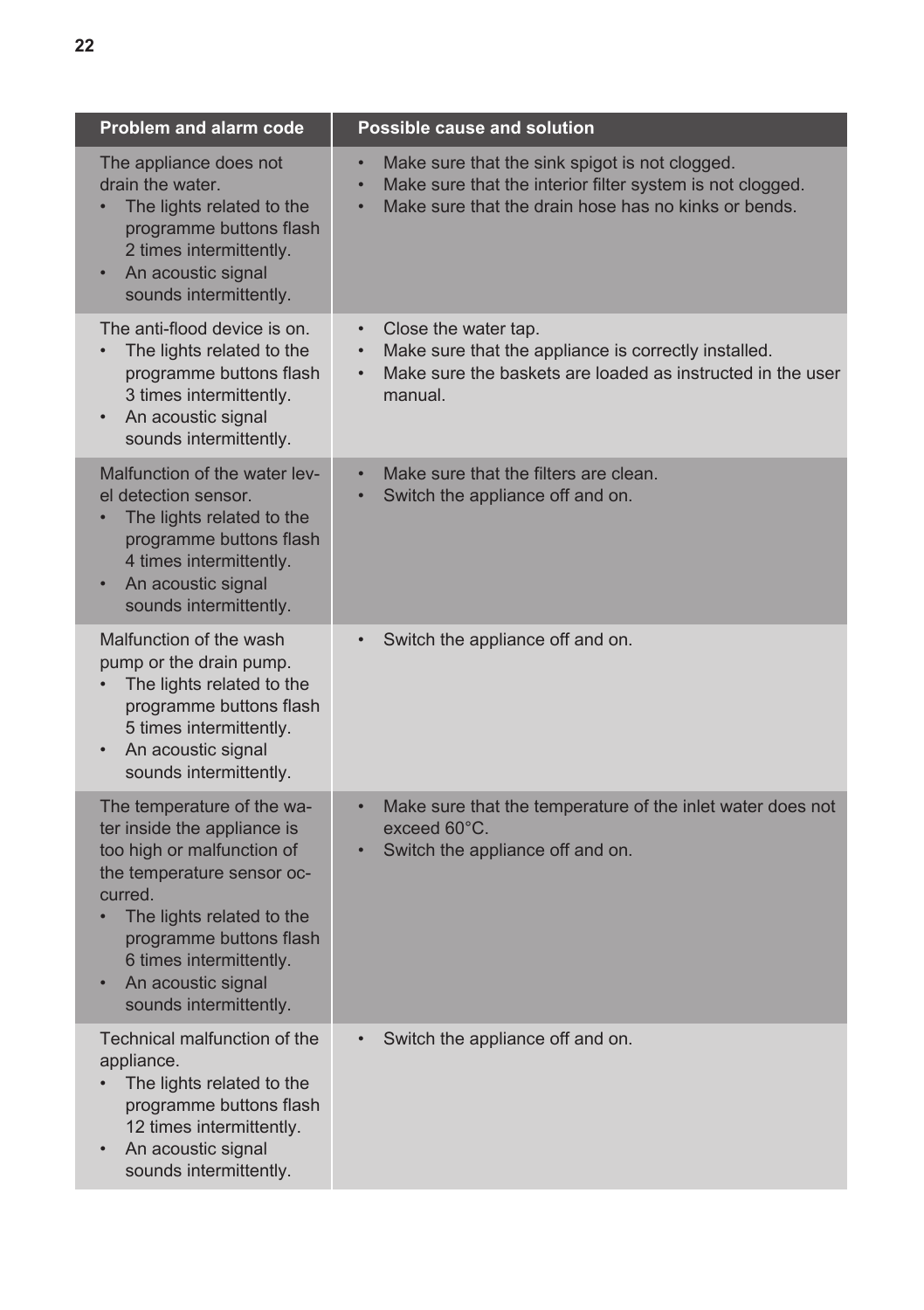| <b>Problem and alarm code</b>                                                                                                                                                                            | <b>Possible cause and solution</b>                                                                                                                                                                                                                                                                 |
|----------------------------------------------------------------------------------------------------------------------------------------------------------------------------------------------------------|----------------------------------------------------------------------------------------------------------------------------------------------------------------------------------------------------------------------------------------------------------------------------------------------------|
| The level of water inside the<br>appliance is too high.<br>The lights related to the<br>programme buttons flash<br>15 times intermittently.<br>An acoustic signal<br>$\bullet$<br>sounds intermittently. | Switch the appliance off and on.<br>$\bullet$<br>Make sure that the filters are clean.<br>$\bullet$<br>Make sure that the outlet hose is installed at the right<br>$\bullet$<br>height above the floor. Refer to the installation instruc-<br>tions.                                               |
| The appliance stops and<br>starts more times during op-<br>eration.                                                                                                                                      | It is normal. It provides optimal cleaning results and ener-<br>$\bullet$<br>gy savings.                                                                                                                                                                                                           |
| The programme lasts too<br>long.                                                                                                                                                                         | If the delay start option is set, cancel the delay setting or<br>$\bullet$<br>wait for the end of the countdown.<br>Activating $\hat{\Box}$ increases the programme duration.                                                                                                                      |
| Small leak from the appli-<br>ance door.                                                                                                                                                                 | The appliance is not levelled. Loosen or tighten the adjust-<br>$\bullet$<br>able feet (if applicable).<br>The appliance door is not centred on the tub. Adjust the<br>$\bullet$<br>rear foot (if applicable).                                                                                     |
| The appliance door is diffi-<br>cult to close.                                                                                                                                                           | The appliance is not levelled. Loosen or tighten the adjust-<br>$\bullet$<br>able feet (if applicable).<br>Parts of the tableware are protruding from the baskets.<br>$\bullet$                                                                                                                    |
| The appliance door opens<br>during the wash cycle.                                                                                                                                                       | The Dry Assist function is activated. You can deactivate<br>$\bullet$<br>the function. Refer to "Basic settings".                                                                                                                                                                                  |
| Rattling or knocking sounds<br>from the inside of the appli-<br>ance.                                                                                                                                    | The tableware is not properly arranged in the baskets. Re-<br>$\bullet$<br>fer to basket loading leaflet.<br>Make sure that the spray arms can rotate freely.<br>$\bullet$                                                                                                                         |
| The appliance trips the cir-<br>cuit-beaker.                                                                                                                                                             | The amperage is insufficient to supply simultaneously all<br>$\bullet$<br>the appliances in use. Check the socket amperage and<br>the capacity of the meter or turn off one of the appliances<br>in use.<br>Internal electrical fault of the appliance. Contact an Au-<br>thorised Service Centre. |

Once you have checked the appliance, deactivate and activate the appliance. If the problem occurs again, contact an Authorised Service Centre.

For alarm codes not described in the table, contact an Authorised Service Centre.

 $\mathbb{N}$ 

**WARNING!** We do not recommend using the appliance until the problem has been completely fixed. Unplug the appliance and do not plug it in again until you are certain that it operates correctly.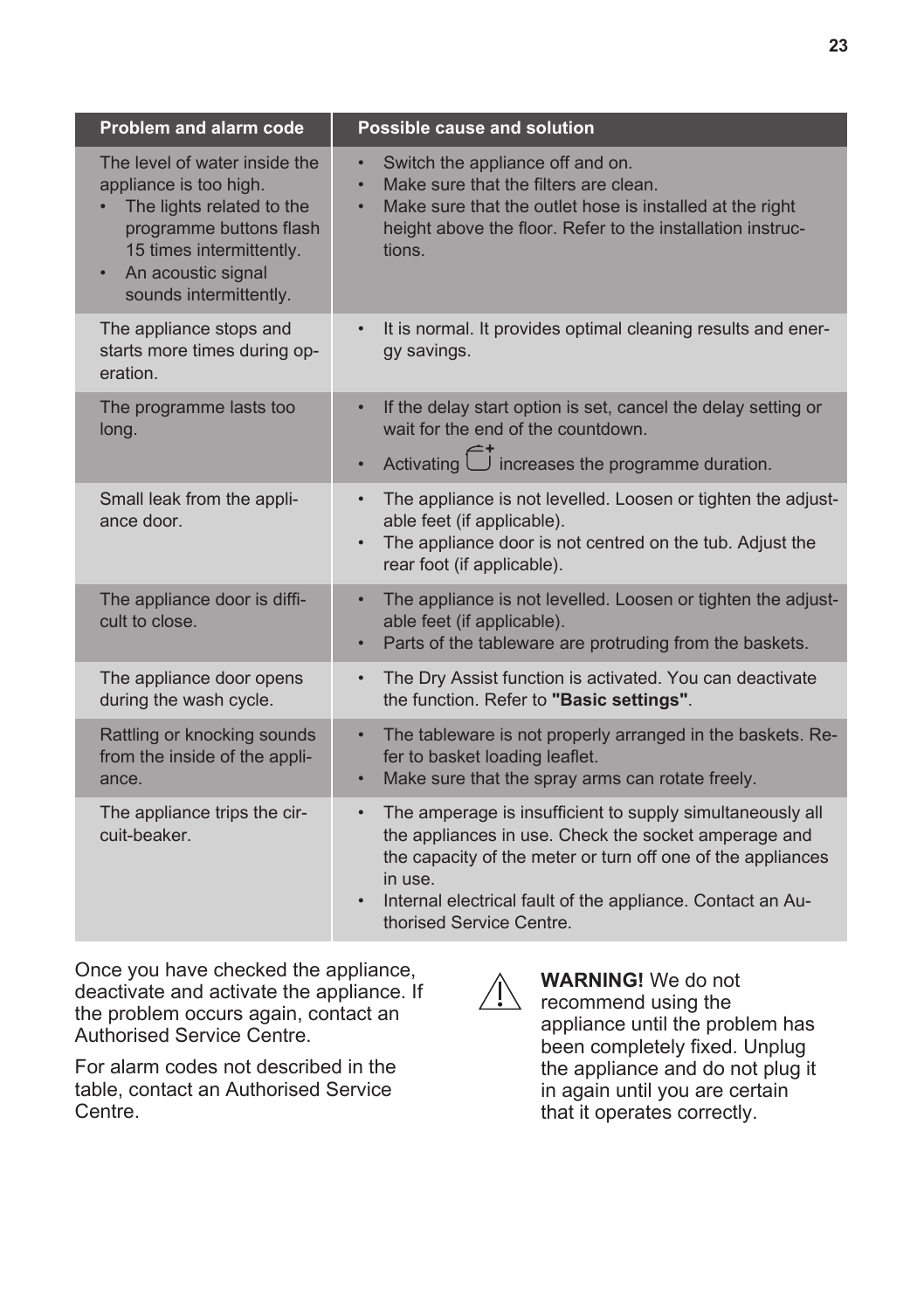# **The dishwashing and drying results are not satisfactory**

| Problem                                                                               | <b>Possible cause and solution</b>                                                                                                                                                                                                                                                                                                                                                                                                                                                                                                                                                                                                        |
|---------------------------------------------------------------------------------------|-------------------------------------------------------------------------------------------------------------------------------------------------------------------------------------------------------------------------------------------------------------------------------------------------------------------------------------------------------------------------------------------------------------------------------------------------------------------------------------------------------------------------------------------------------------------------------------------------------------------------------------------|
| Poor washing results.                                                                 | Refer to "Daily use", "Hints and tips" and the basket<br>loading leaflet.<br>Use more intensive washing programme.                                                                                                                                                                                                                                                                                                                                                                                                                                                                                                                        |
|                                                                                       | Activate the $\hat{\Box}^+$ option to improve the washing results of<br>a selected programme.<br>Clean spray arm jets and filter. Refer to "Care and<br>Cleaning".                                                                                                                                                                                                                                                                                                                                                                                                                                                                        |
| Poor drying results.                                                                  | Tableware was left for too long inside the closed appli-<br>ance. Activate the function Dry Assist to set the auto-<br>matic opening of the door and to improve the drying per-<br>formance.<br>There is no rinse aid or the dosage of rinse aid is not<br>sufficient. Fill the rinse aid dispenser or set the dosage<br>of rinse aid to a higher level.<br>The quality of the rinse aid can be the cause.<br>$\bullet$<br>Always use rinse aid, even with multi-tablets.<br>$\bullet$<br>Plastic items may need to be towel dried.<br>$\bullet$<br>The programme does not have the drying phase. Refer<br>٠<br>to "Programmes overview". |
| There are whitish streaks or<br>bluish layers on glasses and<br>dishes.               | The released quantity of rinse aid is too high. Adjust the<br>$\bullet$<br>rinse aid dosage to a lower level.<br>The quantity of detergent is too high.<br>$\bullet$                                                                                                                                                                                                                                                                                                                                                                                                                                                                      |
| There are stains and dry water<br>drops on glasses and dishes.                        | The released quantity of rinse aid is not sufficient. Adjust<br>$\bullet$<br>the rinse aid dosage to a higher level.<br>The quality of the rinse aid can be the cause.<br>$\bullet$                                                                                                                                                                                                                                                                                                                                                                                                                                                       |
| The interior of the appliance is<br>wet.                                              | This is not a defect of the appliance. Humidity conden-<br>$\bullet$<br>sates on the appliance walls.                                                                                                                                                                                                                                                                                                                                                                                                                                                                                                                                     |
| Unusual foam during washing.                                                          | Use the detergent designed specifically for dishwashers.<br>$\bullet$<br>Use a detergent from a different manufacturer.<br>$\bullet$<br>Do not pre-rinse dishes under running water.<br>$\bullet$                                                                                                                                                                                                                                                                                                                                                                                                                                         |
| Traces of rust on cutlery.                                                            | There is too much salt in the water used for washing.<br>$\bullet$<br>Refer to "The water softener".<br>Silver and stainless steel cutlery were placed together.<br>Do not place silver and stainless steel items close to-<br>gether.                                                                                                                                                                                                                                                                                                                                                                                                    |
| There are residues of deter-<br>gent in the dispenser at the<br>end of the programme. | The detergent tablet was stuck in the dispenser and was<br>$\bullet$<br>not washed away by water.<br>Water cannot wash away the detergent from the dis-<br>penser. Make sure that the spray arms are not blocked<br>or clogged.<br>Make sure that items in the baskets do not impede the<br>lid of the detergent dispenser from opening.                                                                                                                                                                                                                                                                                                  |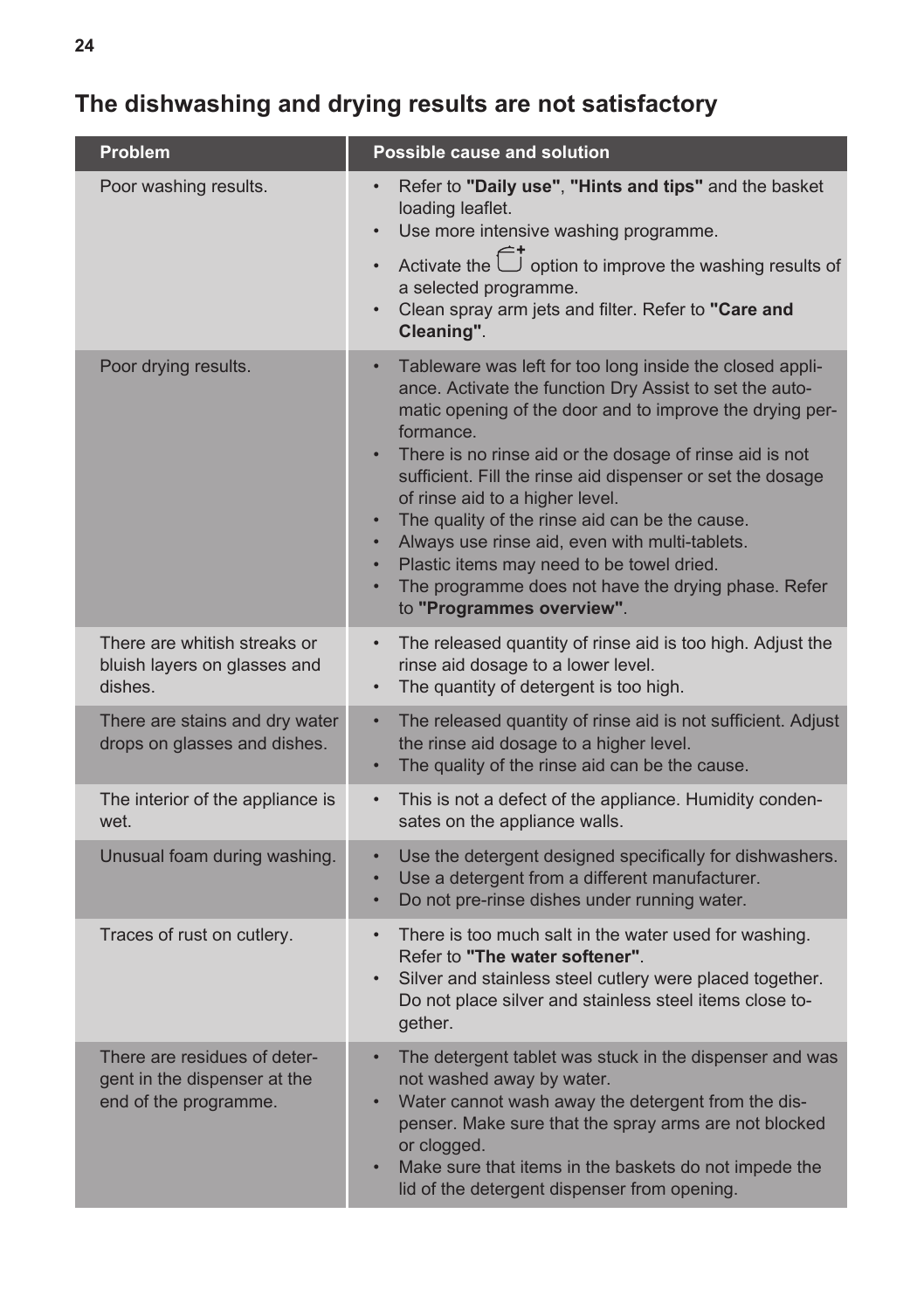<span id="page-24-0"></span>

| <b>Problem</b>                                                                         | Possible cause and solution                                                                                                                                                                                                                                                                                                                                                                                                                                                                                                                                                                         |  |
|----------------------------------------------------------------------------------------|-----------------------------------------------------------------------------------------------------------------------------------------------------------------------------------------------------------------------------------------------------------------------------------------------------------------------------------------------------------------------------------------------------------------------------------------------------------------------------------------------------------------------------------------------------------------------------------------------------|--|
| Odours inside the appliance.                                                           | Refer to "Internal cleaning".<br>$\bullet$<br>Start the Self Clean programme with a descaler or a<br>$\bullet$<br>cleaning product designed for dishwashers.                                                                                                                                                                                                                                                                                                                                                                                                                                        |  |
| Limescale deposits on the ta-<br>bleware, on the tub and on the<br>inside of the door. | The level of salt is low, check the refill indicator.<br>$\bullet$<br>The cap of the salt container is loose.<br>$\bullet$<br>Your tap water is hard. Refer to "The water softener".<br>Use salt and set regeneration of the water softener even<br>$\bullet$<br>when multi-functional tablets are used. Refer to "The<br>water softener"<br>Start the Self Clean programme with a descaler de-<br>signed for dishwashers.<br>If limescale deposits persist, clean the appliance with<br>the suitable detergents.<br>Try a different detergent.<br>Contact the detergent manufacturer.<br>$\bullet$ |  |
| Dull, discoloured or chipped<br>tableware.                                             | Make sure that only dishwasher-safe items are washed<br>$\bullet$<br>in the appliance.<br>Load and unload the basket carefully. Refer to the bas-<br>ket loading leaflet.<br>Place delicate items in the upper basket.                                                                                                                                                                                                                                                                                                                                                                              |  |



#### Refer to **"Before first use"**, **"Daily use"**, or **"Hints and tips"** for other possible causes.

# TECHNICAL INFORMATION

| <b>Dimensions</b>            | Width / height / depth (mm) | 446 / 818 - 898 / 550 |
|------------------------------|-----------------------------|-----------------------|
| Electrical connection $\eta$ | Voltage (V)                 | $220 - 240$           |
|                              | Frequency (Hz)              | 50                    |
| Water supply pressure        | Min. / max. bar (MPa)       | 0.5(0.05)/8(0.8)      |
| Water supply                 | Cold water or hot water $2$ | max 60 $\degree$ C    |
| Capacity                     | <b>Place settings</b>       | 9                     |
| Power consumption 3)         | Left-on mode (W)            | 5.0                   |
|                              | Off-mode (W)                | 0.50                  |
|                              |                             |                       |

**1)** Refer to the rating plate for other values.

**2)**  If the hot water comes from alternative source of energy (e.g. solar panels), use the hot water supply to de‐ crease energy consumption.

**3)**  In accordance with the 1059/2010 regulation.